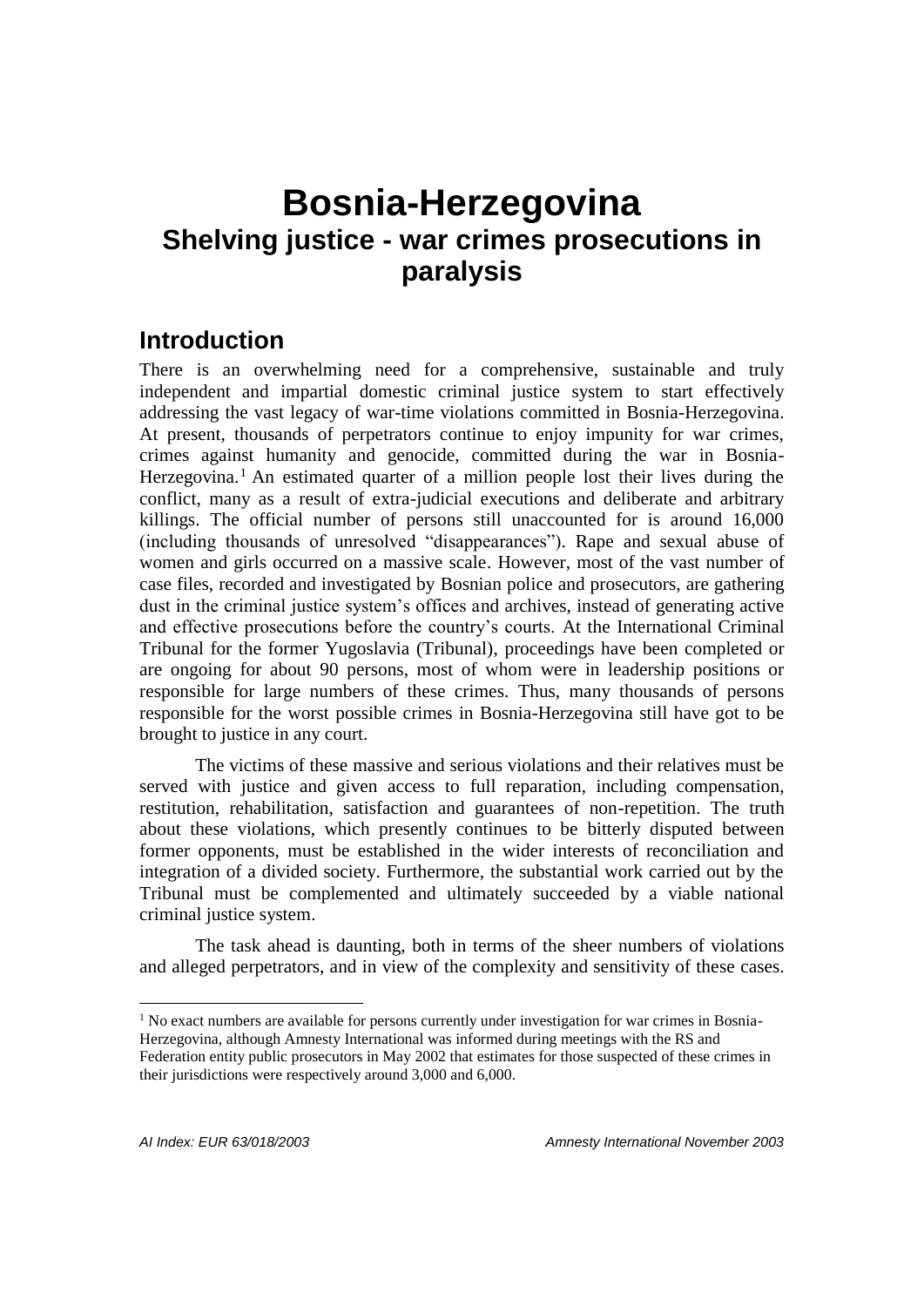Amnesty International believes that any criminal justice system should, therefore, commensurately acknowledge the specific needs and circumstances prevailing in the country and the wider region, and, crucially, become sustainable in the long-term.

However, Amnesty International is seriously concerned that initiatives, currently pursued by the international community – notably the Office of the High Representative (OHR) and the Tribunal – if established in the currently proposed form may not result in a criminal justice system that will eventually achieve these goals. A proposal, formulated by officials of the Office of the High Representative (OHR) and the Tribunal, and endorsed by the Peace Implementation Conference<sup>2</sup> in June 2003 (June 2003 proposal), envisages the creation of a specialized War Crimes Chamber at the newly established State Court of Bosnia-Herzegovina (State Court).<sup>3</sup> Prosecutions before the War Crimes Chamber would be carried out by both national and international judges and prosecutors, applying newly adopted criminal and criminal procedures codes and rules of procedure, as well as some of the precedent-setting case law developed at the Tribunal.

As Amnesty International has previously stated, the establishment and effective functioning of this War Crimes Chamber could be a first step in tackling the challenging task, but only if part of a wider strategy which embraces the entire Bosnian criminal justice system dealing with cases of genocide, crimes against humanity and war crimes. However, the current proposal appears to be essentially based on short-term planning aiming to effect the quickest and cheapest possible withdrawal of the international community and the acceleration of the exit strategy of the Tribunal. Essentially, the Tribunal is, therefore, closing down as a result of pressure from the United States of America (USA) and other states which argue that the Tribunal is too costly and that national courts in states that are on the territory of the former Yugoslavia could perform the same tasks more cheaply.

Amnesty International opposes the closing down of the Tribunal until effective alternatives are established by the international community to bring all those responsible for crimes under international law to justice in fair and effective proceedings. Justice can be cost-effective, but justice cannot be achieved on the cheap. The rushed timeline envisaged for the War Crimes Chamber to become fully and independently operational reveals a totally unrealistic and insufficiently detailed plan, which carries a substantial risk that the War Crimes Chamber may only have the resources and time available to prosecute a small number of the thousands of suspects,

<sup>&</sup>lt;sup>2</sup> The Peace Implementation Conference (PIC) is an intergovernmental body consisting of over 55 countries and agencies monitoring progress in the implementation of the 1995 Dayton Peace Agreement.

<sup>&</sup>lt;sup>3</sup> Despite its name, Amnesty International understands that the War Crimes Chamber would also have jurisdiction over genocide and crimes against humanity.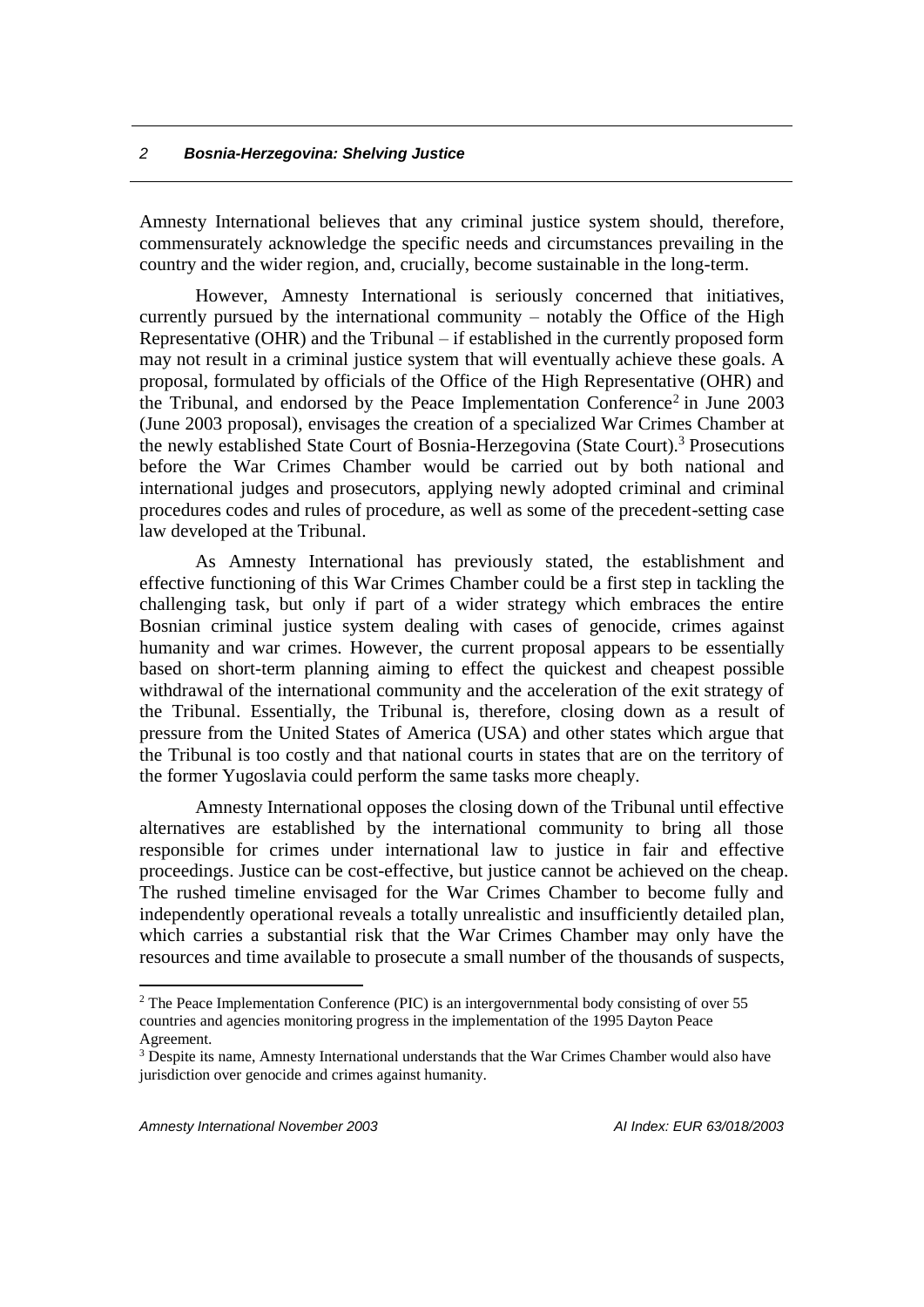selected on the basis of vague and contradictory criteria. This would significantly undermine the battle against impunity – including efforts by the Tribunal itself – and have an adverse impact on the process of reconciliation and reintegration of society. It would neither serve the cause of justice, nor the discovery of the truth nor the right of the victims to full reparations.

Furthermore, the establishment of a system, that will be truly functioning and serving the interests of the country, can only be legitimately achieved through a genuinely inclusive and transparent process of input by and consultation with national governmental and judicial officials and experts, as well as representatives of civil society and non-governmental organizations who have been working on these issues for the last 10 years. There is little evidence to suggest that the current proposal has come about as a result of such a process, implying that the initiative means yet another institution to be imposed upon the country by the international community.

# **Background**

A formal proposal for the establishment of a special War Crimes Chamber in the State Court (May 2002 proposal) was first presented in May 2002 by a group of experts commissioned by OHR to examine options for a future mechanism for the domestication of war crimes trials (including OHR staff, and two ex-members of staff of the Tribunal and a former staff member of the Judicial Systems Assessment Process – JSAP – in the United Nations Mission to Bosnia-Herzegovina (UNMIHB)). 4

The judicial structure proposed was a special division in the State Court, with jurisdiction which would "bear overall responsibility for the conduct of cases involving serious violations of International Humanitarian Law in Bosnia and Herzegovina".<sup>5</sup> The division's trial and appeal chambers and its prosecutor's office would be staffed by both Bosnian and international judges and prosecutors. The division would not deal exclusively with all cases but transfer cases to "carefully chosen Cantonal Courts in the Federation, District Courts in Republika Srpska and the

<sup>4</sup> This issue had become more urgent in view of the envisaged termination of the Tribunal in 2008 and the unsatisfactory way in which domestic war crimes prosecutions had been conducted so far (broadly speaking either sustaining impunity and/or resulting in violations of fair trial rights of the accused). The consultants proposed to set up an International Humanitarian Law Division in the State Court, with jurisdiction analogous to that of the Tribunal. (See: *The Future of Domestic War Crimes Prosecutions in Bosnia and Herzegovina, Consultants' report to the OHR*, submitted by Peter Bach, Kjell Bjőrnberg, Johan Ralston and Almiro Rodrigues (Consultants' Report)).

<sup>5</sup> Consultants' Report, page 9.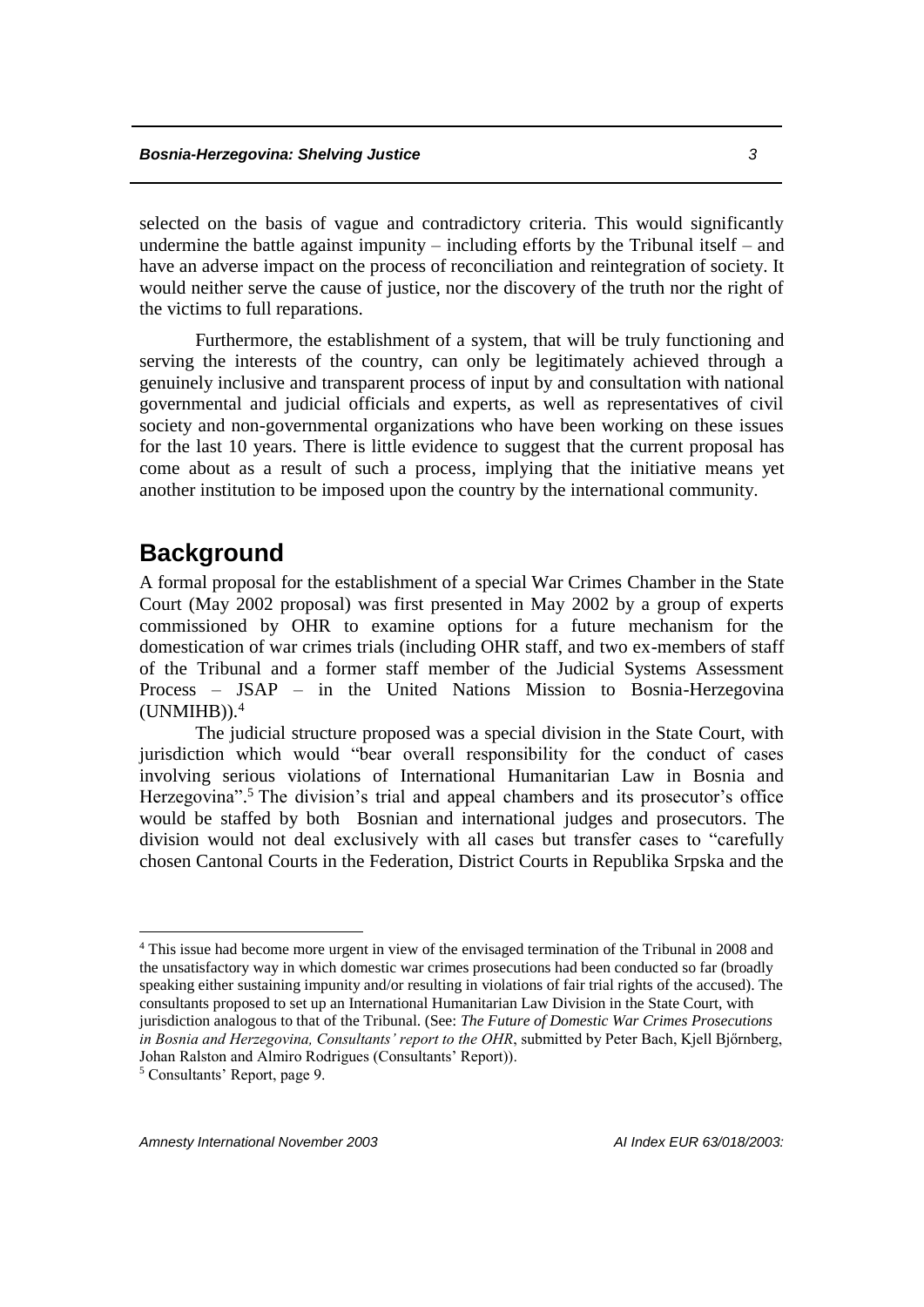Brčko District Court where appropriate".<sup>6</sup> The May 2002 proposal was never formally publicized.

On 29 May 2002, Amnesty International wrote to the newly appointed High Representative, Lord Ashdown, outlining a number of the organization's concerns on current domestic war crimes prosecutions in Bosnia-Herzegovina, as well as some comments on the proposal, a copy of which it had obtained.<sup>7</sup> Although more than a year has elapsed, the OHR has not provided any formal and substantial reply to the organization's concerns. However, the organization is seriously concerned that most of these concerns about the May 2002 proposal were not addressed in the current June 2003 proposal and remain in urgent need of attention. A detailed overview of these concerns is presented below.

In mid-July 2002, the UN Security Council, upon having examined a report prepared by the President of the Tribunal<sup>8</sup>, endorsed the proposed broad strategy for transferring cases of the "lower-level and intermediary accused" to competent national courts in the region of the former Yugoslavia, so that the Tribunal would be able to complete all its trials (at first instance) by 2008. The Security Council indicated its willingness in this context to consider the proposal of the establishment of a special Chamber to try serious violations of international humanitarian law in the State Court of Bosnia-Herzegovina, as suggested by the OHR and recommended by the Tribunal. 9

On 12 June 2003, the Steering Board of the PIC endorsed the proposal put forward by the OHR/ICTY working group to establish a war crimes chamber within the State Court.<sup>10</sup> The Steering Board proposed:

<sup>9</sup> Statement by the President of the Security Council, S/PRST/2002/21, 23 July 2002.

<sup>&</sup>lt;sup>6</sup> Ibid. page 10. In addition, the report recommended that the division should also have a supervisory role in proceedings conducted at the entity-level courts, with the possibility for deferral of a case to the state-level upon a motion by the State Court prosecutor.

<sup>7</sup> See: *Bosnia-Herzegovina: Memorandum to the High Representative of Bosnia-Herzegovina*, AI Index: EUR 63/009/2002, May 2002.

<sup>8</sup> *Report on the Judicial Status of the International Criminal Tribunal for the Former Yugoslavia and the Prospect of Referring Certain Cases to National Courts*, (S/2002/678), June 2002.

<sup>&</sup>lt;sup>10</sup> The proposed War Crimes Chamber would have jurisdiction over three types of cases:

<sup>1)</sup> cases deferred to it by the Tribunal under Rule 11 bis of the Rules of Procedure and Evidence of the Tribunal (these are cases for which indictments have already been issued and confirmed by a judge), currently there are some 15 accused whose cases might thus be deferred,

<sup>2)</sup> cases deferred to it by the Tribunal Prosecutor, for which indictments have not yet been issued (currently involving some 45 suspects),

<sup>3)</sup> Cases currently pending before the entity (Cantonal and District) courts – also known as Rules of the Road cases, after the procedure by which they must first be examined by the Tribunal Prosecutor before a local court can proceed – which should be tried at the State Court level given their sensitivity.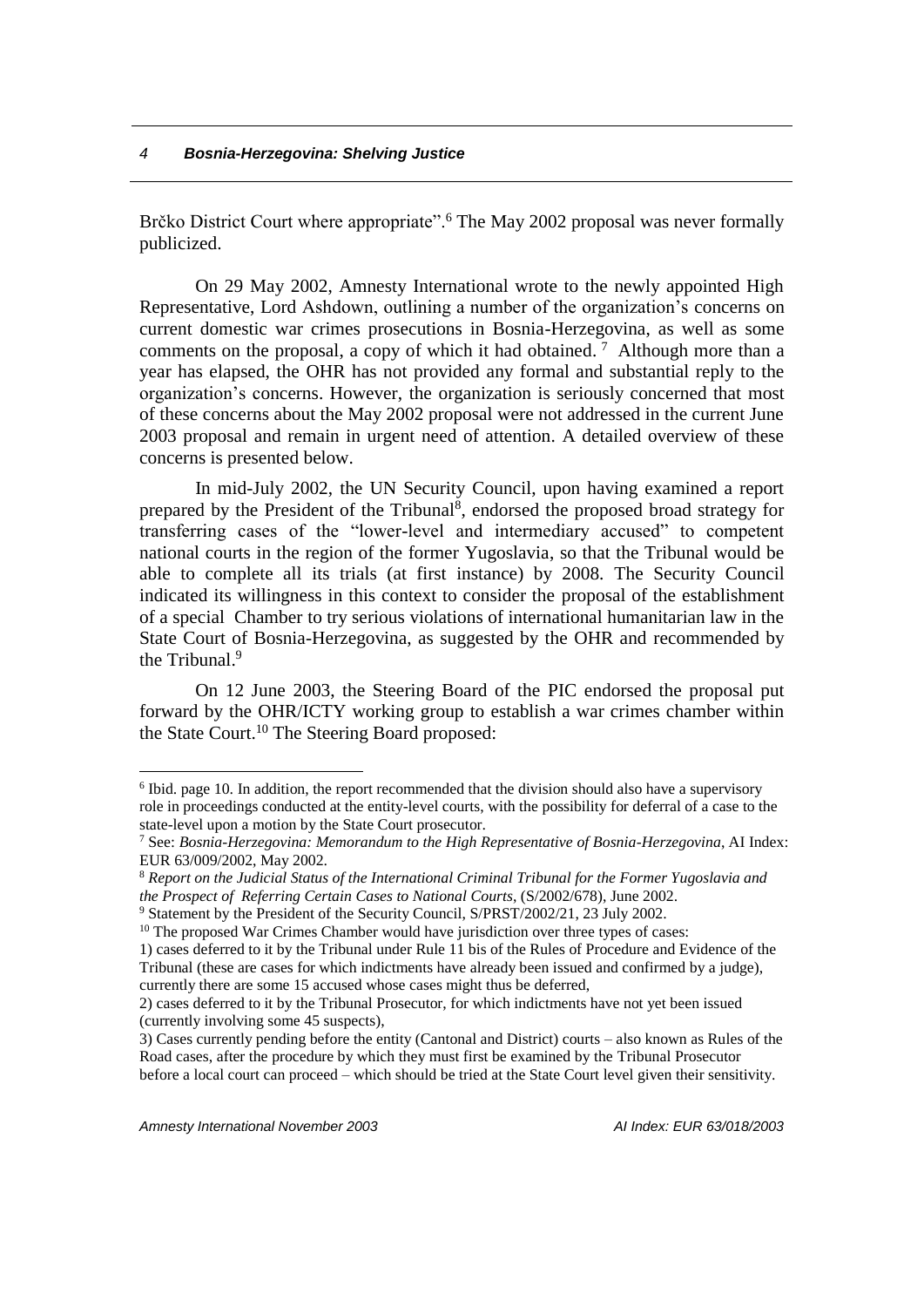"to task the OHR to establish and co-chair with the relevant Bosnian authorities an Inter-Agency Implementation Task Force (ITF), involving other relevant international organizations, to coordinate the implementation of the project.

"To support the principle that the ITF should become a Monitoring Task Force at the end of the OHR's mandate, chaired by the BiH Minister of Justice.

"To make realization of the project contingent upon the availability of financial resources."

The OHR was requested to report back to the PIC on measures taken to create the ITF, and on the outcome of the Donors' Conference (planned for late October 2003) following a joint OHR/ICTY presentation to the UN Security Council in early October. 11

Prior to the PIC Steering Board meeting, there was a consultation process involving other international organizations in Bosnia-Herzegovina, which are similarly monitoring the protection of human rights and the rule of law. They underlined the importance of transparency and genuine and complete incorporation of the national authorities in this process.

Amnesty International considers that any changes to the criminal justice system to address crimes under international law in Bosnia-Herzegovina must ensure that all of the thousands of persons responsible for the massive crimes committed during the war must be brought to justice. Every crime should be thoroughly, independently and impartially investigated and, where there is sufficient admissible evidence, prosecuted. The starting point is that the genocide, crimes against humanity and war crimes committed in Bosnia-Herzegovina in the previous decade were not just crimes against nationals of the country, but were crimes against the international community itself. As such, the international community has a shared responsibility with Bosnia-Herzegovina to bring all those responsible to justice whether in national or international courts. Thus, any solution must take into account the specific needs of the country generated by the legacy of unresolved crimes and exacerbated by the current situation in the country in which public trust in the criminal justice system is minimal and general resentment over the failure to address past abuses huge. Above all, the process should not be driven by international budgetary and political factors,

(From: *Joint conclusions of the Working Group of the ICTY and the OHR regarding domestic prosecution of war crimes in Bosnia-Herzegovina,* 21 February 2003).

<sup>11</sup> *Security Council Briefed on Establishment of War Crimes Chamber Within State Court of Bosnia and Herzegovina*, Press Release SC/7888, 8 October 2003. The establishment and running costs of the War Crimes Chamber for the first five years were estimated to be around  $\epsilon$  30 million.

*Amnesty International November 2003 AI Index EUR 63/018/2003:* 

1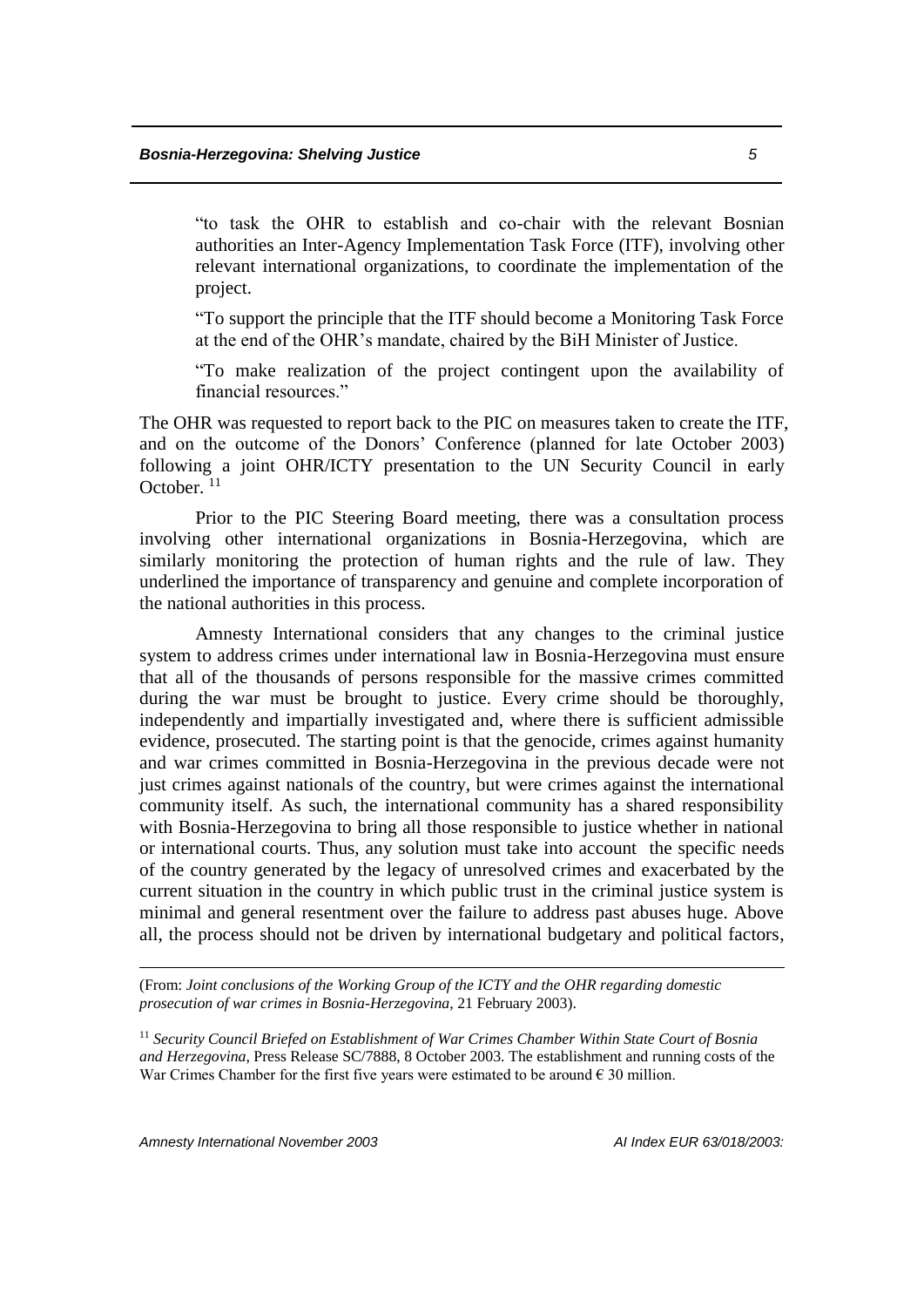and dictated by short-term and unrealistic planning. Below, the organization has summarized these needs as issues of serious concern, which it believes should be taken into account as a matter of priority during any further debate on the subject.

# **Issues of concern**

## **1) Ongoing and future war crimes prosecutions before entity courts**

Amnesty International is seriously concerned that the June 2003 proposal, while acknowledging the continuing role played by the entity courts in the RS, the Federation and the Brčko District, makes little effort to address the reported shortcomings that have resulted in flawed trials at those levels of the judiciary. Such an approach may be counter-productive, given that the unsatisfactory way in which the entity courts dispensed justice in war crimes cases has been quoted as one of the primary reasons for the establishment of the War Crimes Chamber, and no satisfactory solution is proposed to address this serious problem.<sup>12</sup>

Awarding immediate and sustained attention and support to the prosecutions ongoing at the entity level is all the more necessary as these courts will have to continue (or start) dealing with the bulk of all cases. Currently, some 13 trials for war crimes are taking place before the entity courts, most of them in Sarajevo, Hercegovačko-Neretvanski and Zenica-Doboj Cantons.<sup>13</sup> The War Crimes Chamber would have jurisdiction to try (presumably during its first five years of operation) a total of between 108-118 cases involving genocide, crimes against humanity and war crimes (approximately 21 to 23 cases per year). These would include some 50-60 "sensitive" Rules of the Road cases. Meanwhile, it is reported that the Rules of the

<sup>&</sup>lt;sup>12</sup> *Joint conclusions of the Working Group of the International Criminal Tribunal for the former Yugoslavia (ICTY) and the Office of the High Representative regarding domestic prosecution of war crimes in Bosnia and Herzegovina*, The Hague, 21 February 2003, which states on page 1 that both organizations, while formulating their proposals, took into account "… the fact that prosecution of War Crimes by domestic courts in BIH has proven, thus far, to be ineffective and not in compliance with international standards …" .

<sup>&</sup>lt;sup>13</sup> According to the Bosniak liaison officer with the Tribunal, over the past six years, local courts (in the Federation) have convicted one Bosnian Croat for war crimes against Bosniaks, ten Serbs for war crimes against Bosniaks and 40 Bosniaks for crimes against Serbs and Croats. He further claimed that he had sent some 1,200 cases [presumably meaning individuals] back to the Federation Justice Ministry, after they had been reviewed and approved by the Tribunal Prosecutor's office under the Rules of the Road procedure. (See : Esad Hećimović: "Zločin bez kazne – Haški tribunal u BiH", *Dani,* 7 March 2003).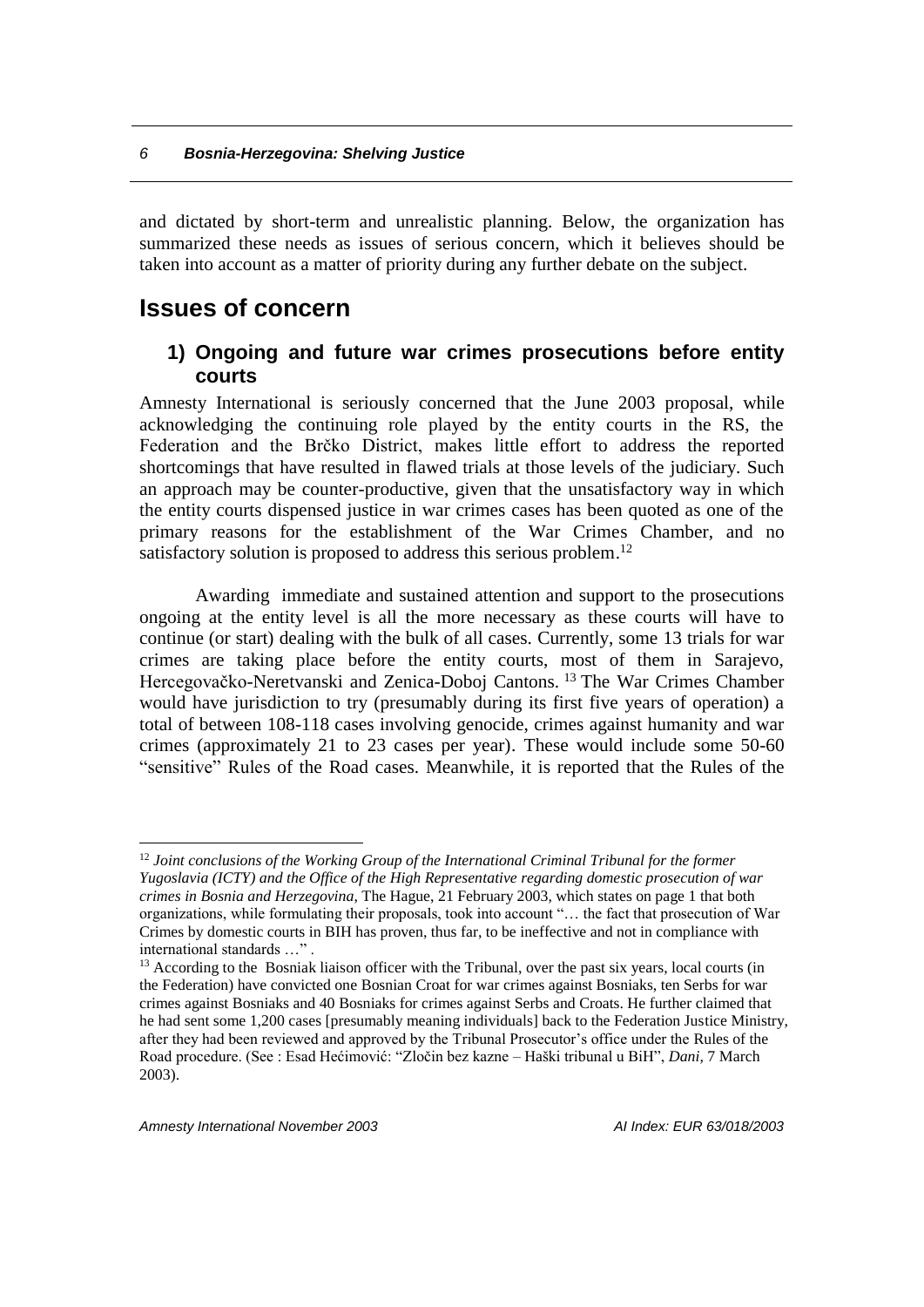Road Unit has reviewed some 500-600 cases which had been referred to it by local prosecutors.<sup>14</sup>

No matter what distinction will be made to classify a case as highly sensitive or difficult,<sup>15</sup> it is clear that the entity courts will have to continue to struggle with highly problematic and complex cases, even when there is the political will to pursue criminal proceedings.<sup>16</sup> It is also clear that in many such cases, once any serious investigative work starts, the solving of one crime will likely produce evidence pointing to several other suspects in either the case at hand or other cases of violations, which will then need to be separately processed. In addition, many of these cases – though the alleged perpetrators may be considered "small fry" – will be intricately linked to or overlapping with other cases now being tried before the Tribunal, or in future before the War Crimes Chamber in Sarajevo. <sup>17</sup>

For example, the judicial proceedings in the war-time abduction and murder of the *Matanović family* by the Banja Luka District Court have amply demonstrated many of the difficulties faced by those working in the local criminal justice system in prosecuting war crimes. The police investigation which started in late 2000 – though closely supervised and scrutinized by international police monitors and legal experts of the United Nations Mission in Bosnia and Herzegovina (UNMIBH) until the end of its mandate in December 2002 – was already continuously delayed and undermined by internal obstruction.<sup>18</sup> UNMIBH had in addition concerns that the investigation was not at this point focusing on identifying who had command responsibility for the abduction and killings, as investigators reportedly presumed that responsibility rested solely with the Bosnian Serb war-time head of police in Prijedor, who had been killed

<sup>&</sup>lt;sup>14</sup> It is unclear how many have been sent back in total, although up till now between 70-80 trials for war crimes were held mainly in the Federation. Files in all, or the vast majority of cases, had gone to the Tribunal Prosecutor for the Rules of the Road review procedure.

<sup>&</sup>lt;sup>15</sup> At present, all cases which fall within the jurisdiction of the State Court are required to be reported to the State Prosecutor by the entity prosecutors. However, at present there are no publicly known legal criteria nor guidelines upon which the selection of cases to be tried at the state level would be based. Indeed, some judges interviewed by Amnesty International in August 2003 believed that the establishment of the War Crimes Chamber at the state level would in practice mean that virtually *all*  cases of war crimes would be transferred to that court.

<sup>16</sup> Esad Hećimović: "Zločin bez kazne ", as above.

<sup>&</sup>lt;sup>17</sup> It is also important to bear in mind that, firstly, many of such "lower-level" alleged perpetrators continue to wield considerable influence in their local community and in many cases could be considered serial killers in any other context.

<sup>18</sup> See: *Bosnia-Herzegovina - Honouring the ghosts: Confronting impunity for "disappearances*" , AI Index EUR 63/004/2003, March 2003, pages 29-31.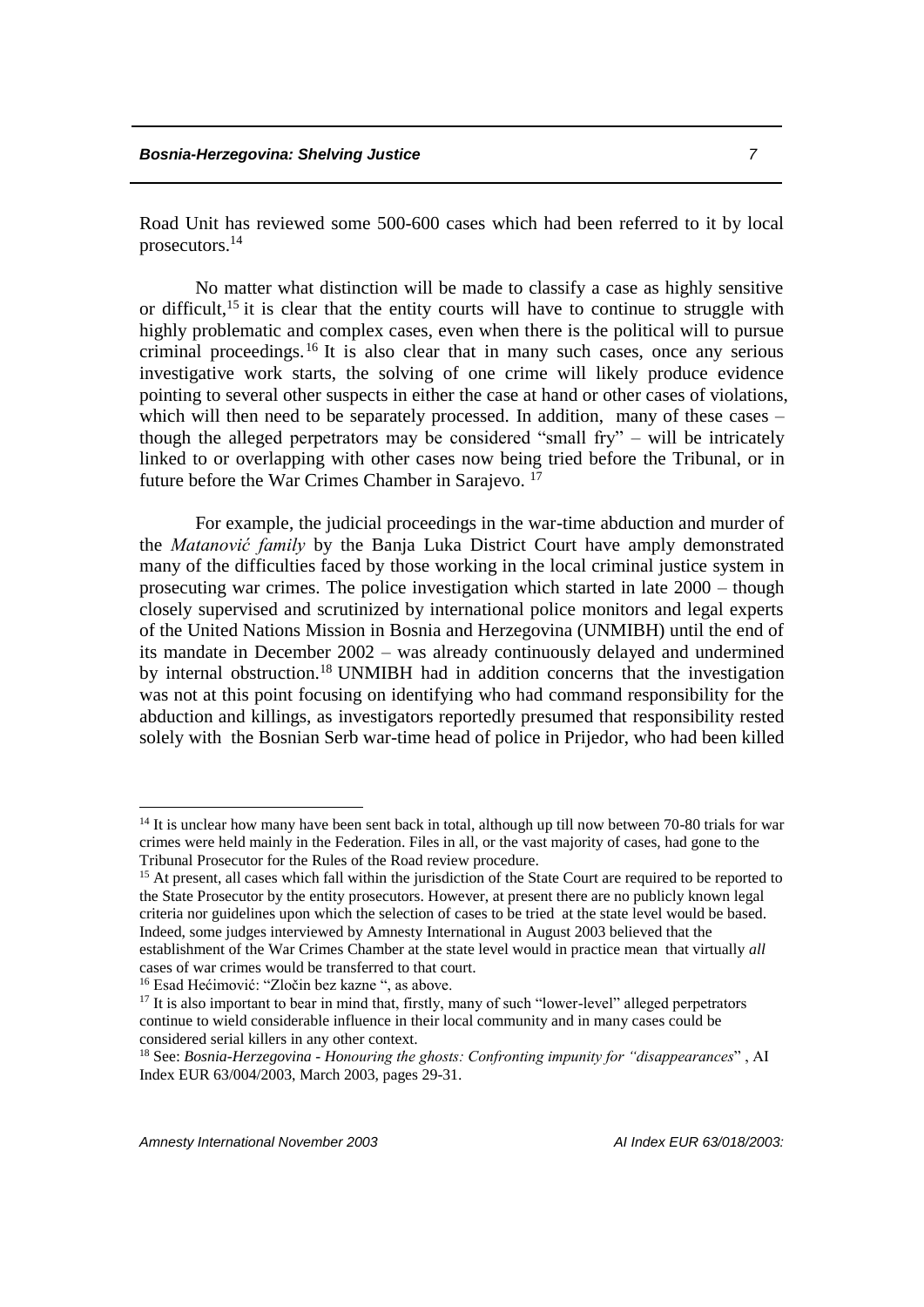by Implementation Forces (IFOR) during an arrest attempt in 1997.<sup>19</sup> In late January 2003, the Banja Luka District Prosecutor finally charged 11 Bosnian Serb men (all of them former police officers) for war crimes against the civilian population for their involvement in the illegal detention of the Bosnian Croat family. The trial against these defendants opened on 30 June 2003 but was immediately postponed as one of the defence lawyers asked for the case to be transferred to another court. The RS Supreme Court rejected this request in early July; proceedings were still adjourned at the time of writing of this document (late September). Meanwhile, the continuing police investigation into the murder of the victims apparently uncovered further evidence of war-time related violations of international law against the non-Serb population in the Prijedor area. Criminal reports based on this new evidence have been similarly forwarded to the local prosecutor.<sup>20</sup>

Another example of how artificial and unworkable the sensitivity criterion may likely prove to be in practice is posed by trial proceedings currently taking place before the Zenica Cantonal Court, against Bosnian Croat Dominik Ilijašević. During the war, specifically during the Bosniak-Croat conflict, the accused was the deputy commander of a special unit of the Bosnian Croat armed forces, the HVO (*Hrvatsko vijece obrane*) known as the *Maturice,* which was alleged to have carried out large scale killings of Bosniak civilians during an attack on Stupni Do village in Central Bosnia in October 1993. His superior commander, Ivica Rajić, is currently also awaiting trial on charges of command responsibility for war crimes against the non-Croat population – notably the Stupni Do massacre - at the Tribunal.<sup>21</sup> Trial proceedings against Dominik Ilijašević opened in December 2002 and adjourned in mid-August. Given that Dominik Ilijašević and Ivica Rajić are alleged to have been involved partly in the same crimes, prosecution evidence collected and analysed by the Tribunal Prosecutor Office (which had also reviewed Dominik Ilijašević's file under the Rules of the Road procedure) could well be used by the Zenica Cantonal Prosecutor on his case. However, although the Tribunal Prosecutor reportedly sent evidence from its archives to the Zenica prosecutor in early July, the Presiding Judge reportedly declared this material inadmissible under current Federation criminal

<sup>&</sup>lt;sup>19</sup> IFOR was acting upon an arrest warrant for this suspect, Simo Drljača, issued by the Tribunal; the Tribunal Prosecutor had charged him and two others for genocide against the non-Serbian population of Prijedor.

<sup>&</sup>lt;sup>20</sup> Letter from the Head of the Criminal Police Department in Banja Luka to Amnesty International members in the Netherlands, dated 10 April 2003.

<sup>&</sup>lt;sup>21</sup> *Prosecutor v. Ivica Rajić*, (IT 95-12), of 29 August 1995. Ivica Rajić was arrested by Croatian police in April 2003 and extradited to the Tribunal in June.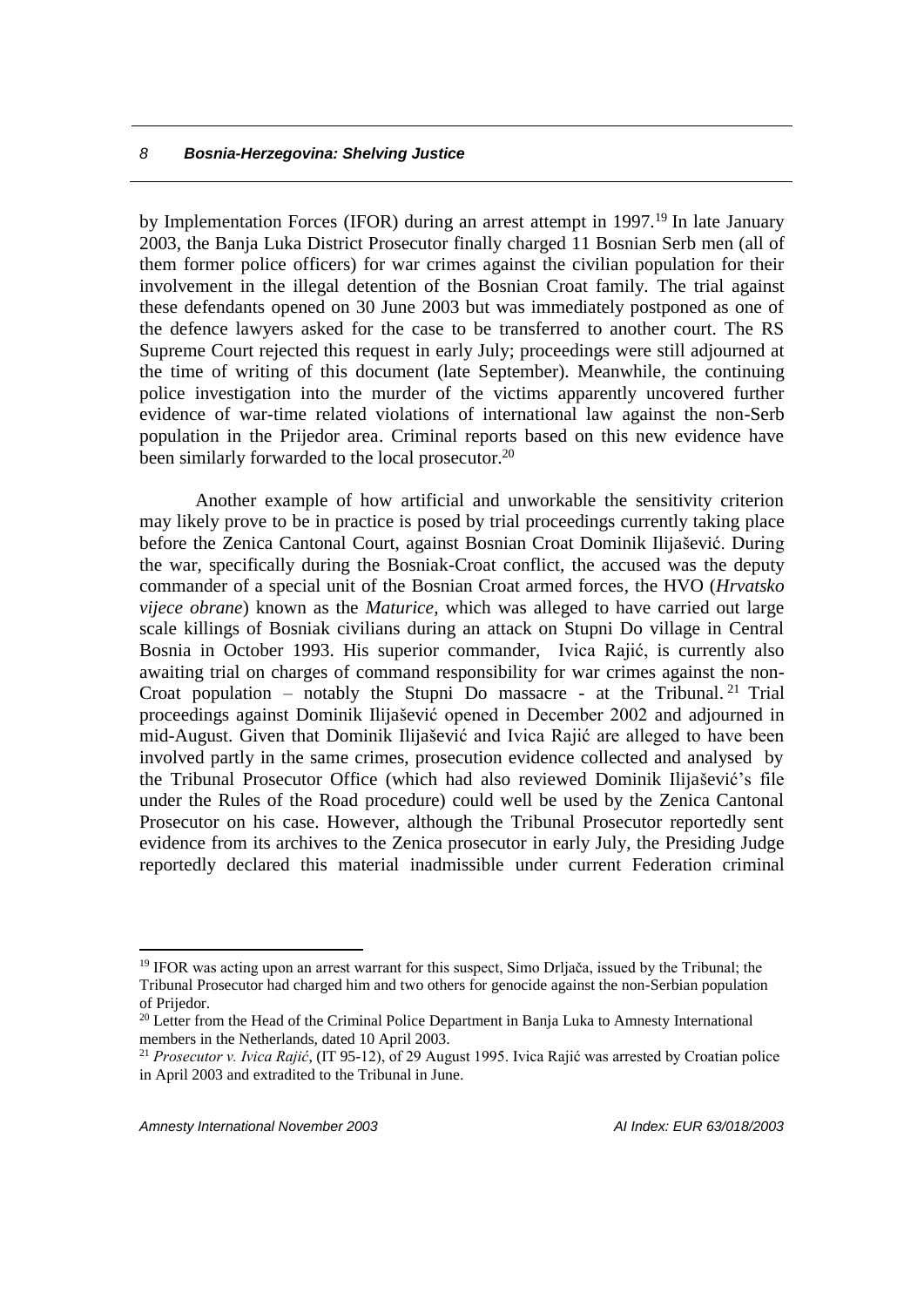procedure law and threatened to take disciplinary action against the Deputy Cantonal Prosecutor if she were to again "delay trial proceedings".<sup>22</sup>

It is also reported that prosecution witnesses during the trial were insufficiently protected by the presiding judge and other judicial officials from intimidating and offensive treatment by the accused and his family and supporters.<sup>23</sup> The case is further compromised by the fact that yet another sub-commander of the *Maturice*, who had been tried and acquitted by a court in neighbouring Croatia, provided testimony to the investigative judge and the court which could have been used to challenge Dominik Ilijašević's alibi (see below).

In its May 2002 Memorandum to the High Representative on this issue, Amnesty International recommended that, in order to bring justice home and lay the foundation for a lasting functioning criminal justice system, it would also be necessary to introduce an international component in the Cantonal and District Courts which would be prosecuting war crimes cases. As stated above, no formal response was ever received to this suggestion. However, Amnesty International understands that at present there is no international political will to extend international participation to the war crimes prosecutions ongoing before the entity courts.<sup>24</sup> The organization is extremely concerned at the failure of those in charge of establishing the War Crimes Chamber to give sufficient attention and resources to the criminal justice system at the entity level, which points to an inherent lack of perspective and vision on the part of the international community. Ultimately, a Sarajevo-based court which is established and expected to function virtually in isolation from the work done by the rest of the country's criminal justice system will not be a viable institution equipped to tackle the problems it was created to solve. It will not be able to investigate and, if there is sufficient admissible evidence, prosecute more than a handful of the thousands of persons suspected of committing genocide, crimes against humanity or war crimes in Bosnia-Herzegovina in the first half of the last decade. Many of the problems that plague the Tribunal will be replicated at the national level. A court based in the capital will not bring home the fight against

<sup>22</sup> "Kome trebaju haški dokazi?", *Dani*, 29 August 2003. Among the documentation that was reportedly forwarded by the Tribunal were records of the intelligence services of the HVO and earlier statements made by Dominik Ilijašević, the Office of the Prosecutor had also offered the Zenica court to hear one of its own investigators as a witness. Amnesty International understands that the issue of admissibility of Tribunal documents and evidence in local courts is currently still the subjects of discussion between Tribunal officials, the OHR and members of the national judiciary.

<sup>23</sup> Esad Hećimović, "Sudjenje svjedocima", "Zločin bez kazne" *Dani*, 3 February and 7 March 2003. <sup>24</sup> US Ambassador for War Crimes, Pierre Richard Prosper, in a meeting with members and staff of Amnesty International USA in April 2003, said that this particular proposal was not really being discussed and that it was not considered feasible from a resource perspective.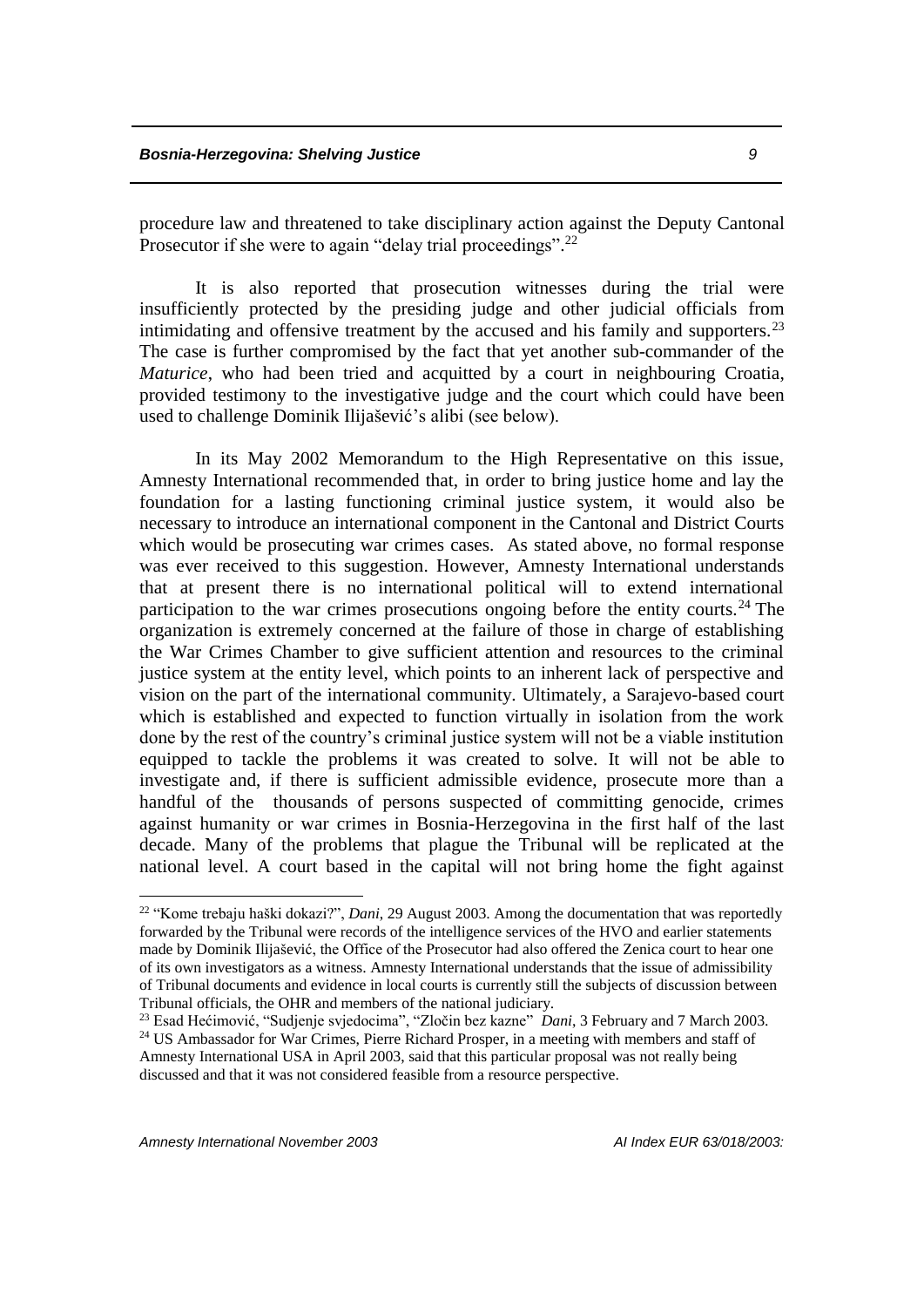impunity to local communities or help rebuild the entire national criminal justice system.

It should be recognized that the scope of these problems is so great, that no overnight solutions (or any solutions that are straitjacketed by stringent timelines and budgetary considerations) are appropriate or will be effective in laying a foundation of post-war restorative justice at all levels in the country. In addition, it should be remembered that there is no statute of limitations for these crimes, precisely in recognition of their gravity – this particular legal feature has proven to be invaluable in other countries struggling with a legacy of human rights abuses for which perpetrators could not be brought to justice for many years due to political circumstances, such as Argentina, Chile and Peru.

### **2) Regional cooperation**

As the experiences at the Tribunal have shown, the effective investigation and the conduct of trials of alleged perpetrators meeting international standards of fairness and impartiality require time and resources. Although this is partly explained by the vast amounts and complex contents of documents, witness statements and other materials introduced and examined as evidence, major factors in the delay of trials have been the continuing lack of meaningful and unconditional cooperation from the local authorities in the region in virtually every case prosecuted.<sup>25</sup>

If regional cooperation with the Tribunal has been less than ideal, the situation on the level of inter-state cooperation between the various countries that once made up Yugoslavia is catastrophic. By and large, countries either directly or indirectly refuse to cooperate or are engaging in cooperation agreements which appear to have the ultimate aim of stifling prosecutions altogether, guaranteeing lasting impunity for perpetrators from their own side who committed violations.

For example, one alarming recent initiative is the joint proposal by the justice ministers of Croatia and Serbia, which appears to cement both countries' continuing refusal to transfer nationals suspected of war crimes to other jurisdictions, including

<sup>&</sup>lt;sup>25</sup> See, for example: Press Release CC/P.I.S./727e of 14 February 2003, which quotes the Tribunal Prosecutor as saying that "the task of her office was more and more complex", and that "full cooperation is needed to carry out in the given timeframe the full investigation programme …". She complained about the lack of cooperation by Croatia and Serbia and Montenegro and said that she still needed "full access to evidence and full access to documents". The Tribunal Prosecutor reiterated these concerns in her most recent address to the UN Security Council on 9 October 2003 (See ICTF Office of the Prosecutor Press Release, FH/P.I.S./791-e, of 10 October 2003)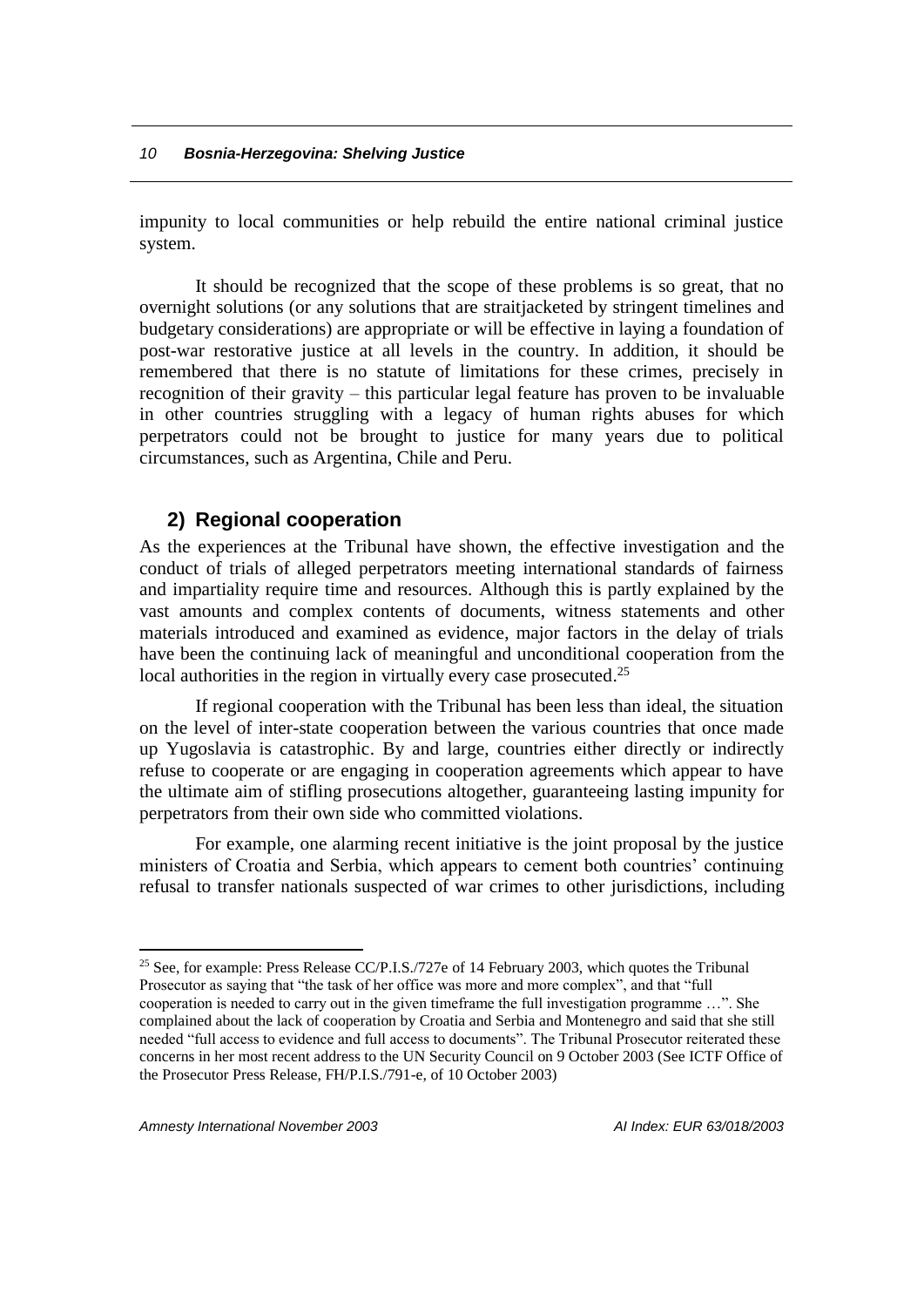each other's. <sup>26</sup> Serbian Justice Minister Vladan Batić said that the agreement in practice envisaged the formation of working groups which would return birth certificates (to persons who left their country during the war) and which would draw up lists of all persons under investigation or indictment so that would be no more "secret report, investigations, indictment and judgments". Both countries would prosecute "their own citizens", who upon conviction would serve their sentences there. He emphasized that Serbia could not extradite its own citizens and that it was only obliged to surrender people to the International Criminal Court under the Rome Statute of that Court<sup>27</sup> These statements are, however, in direct contradiction to internationally agreed principles such as the United Nations (UN) principles of international co-operation in the detection, arrest, extradition and punishment of persons guilty of war crimes and crimes against humanity, adopted by the General Assembly of the UN in Resolution 3074 (XXVIII) of 3 December 1973. This resolution sets out an extensive list of obligations of states to cooperate in the investigation and prosecution of war crimes. This obligation of states to cooperate in the investigations and prosecutions of these crimes was reaffirmed in the Preamble to the Rome Statute, which states " … that the most serious crimes of concern to the international community as a whole must not go unpunished and that their effective prosecution must be ensured by taking measures at the national level and by enhancing international cooperation".

In particular, Amnesty International underscores the fundamental principle that states must not shield persons, suspected of crimes under international law, from justice, and that they are under an obligation to either investigate and prosecute such persons, or extradite them to states that are willing to exercise jurisdiction.<sup>28</sup>

Given the fact that prosecutions for genocide, crimes against humanity and war crimes of Serb citizens so far have been the exception, rather than the rule, in the

<sup>&</sup>lt;sup>26</sup> See Croatian News Agency *HINA*, "Croatia and Serbia to cooperate in prosecuting war criminals", 2 June 2003, and "Croatia, Serbia to step up cooperation on war crimes investigations", 20 July and 2003. <sup>27</sup> *Dnevnik*, "Intervju: Vladan Batić, Ministar pravde i lider demohrišćana", 20 July 2003. In fact,

Article 35, Paragraph 2 of the 2003 Constitution of Serbia and Montenegro states that :"A citizen of the state union of Serbia and Montenegro may not be deprived of citizenship, expelled from the state union of Serbia and Montenegro, or extradited outside its territory, save in accordance with the international obligations of the member states." This wording would raise the presumption that Serbia and Montenegro have an obligation to bring those suspected of crimes under international law to justice before their own courts in fair and impartial proceedings or extradite them to another states able and willing to do so.

<sup>28</sup> See also *Amnesty International: Universal Jurisdiction: The duty of states to enact and enforce legislation*; *Chapter Five (Crimes against Humanity: The legal basis for universal jurisdiction*). AI Index: IOR 53/008/2001, September 2001.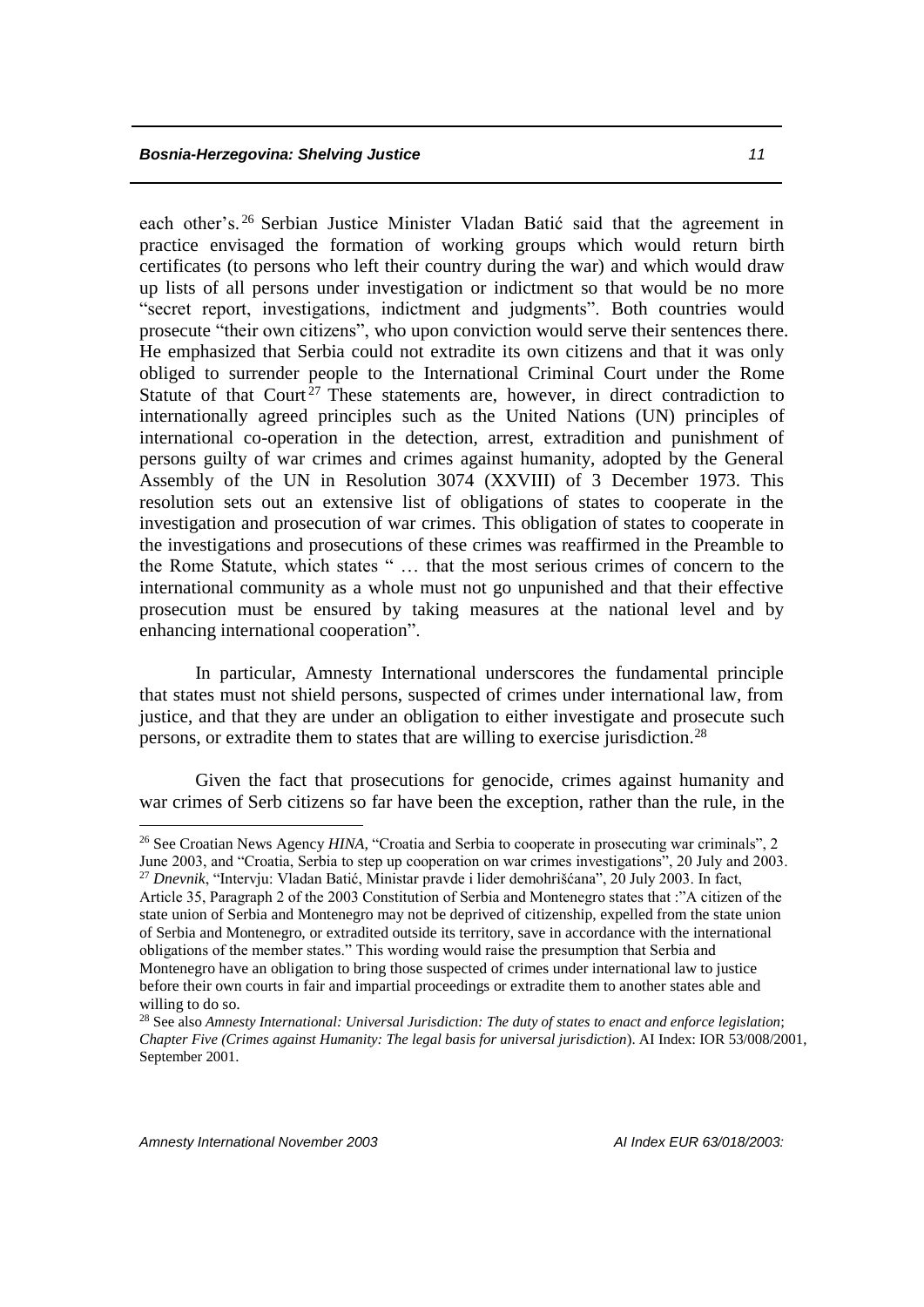current Serbian criminal justice system, it would appear very doubtful that many effective prosecutions will be initiated soon in that country against alleged Serb perpetrators of such crimes against non-Serb victims. <sup>29</sup> Meanwhile, in neighbouring Bosnia-Herzegovina and Croatia, prosecutors have been amassing evidence against alleged perpetrators now thought to be in Serbia or Montenegro, but their requests for the extradition of these suspects have so far not been met.<sup>30</sup> One example among many others in this respect is the deadlocked prosecution of Bosnian Serb Veselin Čančar, wanted by the Sarajevo Cantonal Court for war crimes committed in Foča. After local RS police failed to apprehend him, despite having received an arrest warrant by the Sarajevo court, the suspect apparently fled to neighbouring Serbia and Montenegro in November 2002 and has yet to transferred to the custody of the court.<sup>31</sup>

Another case which has been dragging on for years is the extradition request concerning (former) Bosnian Serb Veselin Vlatković, nicknamed Batko. The Federation Justice Minister had already in 1999 requested his extradition request from the then Federal Yugoslav authorities in order for him to be tried before the Sarajevo Cantonal Court for his alleged involvement in the abduction, rape and murder of scores of Sarajevo civilians in Grbavica suburb in 1992. Prior to the request the Tribunal Prosecutor had reviewed the case under the Rules of the Road procedure and, having found sufficient evidence to proceed, returned it to the Sarajevo Cantonal Court for prosecution. However, the Montenegrin authorities categorically refused to hand over the suspect, claiming they could not extradite their nationals to another country.<sup>32</sup>

<sup>&</sup>lt;sup>29</sup> Amnesty International notes the recent conclusion of trial proceedings in the Podgorica and Belgrade courts which resulted in convictions of five Serb and Bosnian Serb men for war crimes against the civilian population committed inside Bosnian-Serb held territory (the so-called Štrpci and Sjeverin cases). However, in both cases the organization expressed concern that those holding command responsibility for these crimes continued to evade justice (See: *Serbia and Montenegro: Sjeverin war crimes verdict in Belgrade – Amnesty International calls for all those responsible for the policy of abductions and murders to be brought to justice*, AI Index: EUR 70/023/2003, October 2003. <sup>30</sup> It should be pointed out that many of these alleged perpetrators fled to Serbia or Montenegro with the express purpose to escape judicial proceedings for war-related crimes and gained citizenship of those countries solely on the basis of their ethnicity. The same applies to Bosnian Croat criminal suspects, who have for similar purposes exploited the relative ease by which persons of Croatian origin (regardless of their country of birth or residence) can obtain citizenship of the Republic of Croatia and the reluctance of the local authorities to hand them over to another jurisdiction for criminal proceedings. <sup>31</sup> See Bosnia-Herzegovina entry in *Concerns in Europe and Central Asia July-December 2002*, AI Index: EUR 01/002/2003, February 2003. Veselin Čančar had already been found guilty by the same court on other charges of war crimes in 1998; he was subsequently transferred to the RS to serve his sentence and soon afterwards released from prison after having been amnestied by the RS President.  $32$  The Montenegrin state prosecutor stated in late 2000 that Veselin Vlahović – then imprisoned for robbery – would be tried for war crimes in Podgorica and requested and received some documentation from the Sarajevo Cantonal Court. However, according to Amnesty International's information, no trial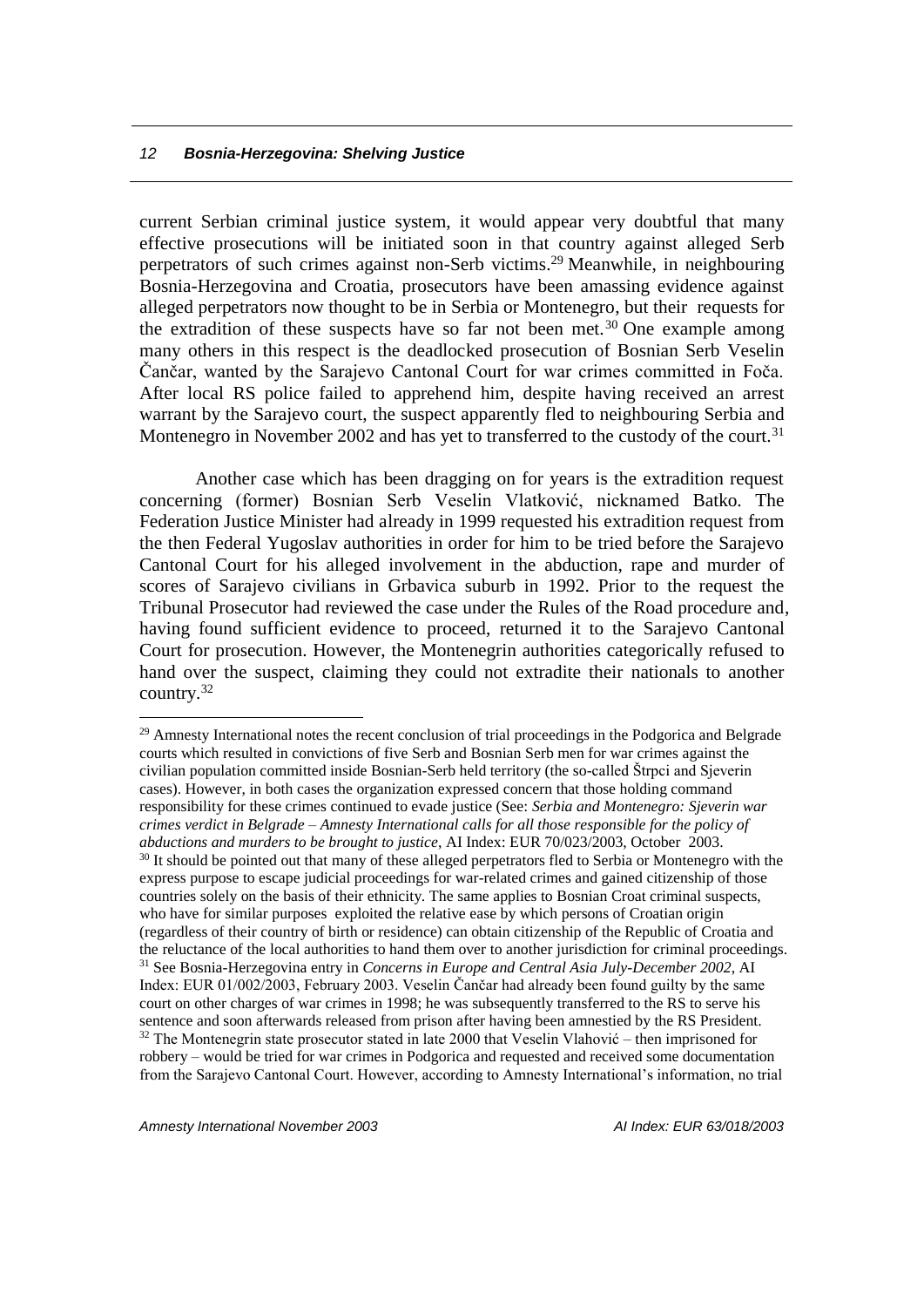Furthermore, the stated intention of the Serbian and Croatian authorities to try their own nationals for war crimes committed outside their jurisdiction under the principle of universal jurisdiction would similarly necessitate detailed judicial cooperation agreements as well close regional cooperation by the authorities, in particular the police on issues such as the exchange of data and witness protection (see below). The particular circumstances prevailing in the region mean that most local courts with jurisdiction to try war crimes have amassed large amounts of evidence on war crimes where the victims were from their "own side". Meanwhile the alleged perpetrators for these crimes now reside in another country where their prosecution will be the responsibility of a local court which will have minimal information on the crimes committed, and before which many victims and witnesses may be loathe to testify.

In some cases, persons accused of responsibility for the same crimes, who would normally have been tried jointly are now being prosecuted in separate countries for the same crimes with widely disparate results which further undermine the course of justice. In the above-mentioned Zenica war crimes trial, another member of the *Maturice* formation had been acquitted of war crimes charges by the Split County Court in Croatia, in early 2001. This person had allegedly stated to the Split investigative judge that the attack on Stupni Do had been carried out by three HVO commanders, including himself and Dominik Ilijašević, directly contradicting the latter's alibi that he had never participated in the operation. However, none of the evidence gathered by the Split County Court in this case was ever transferred to the Zenica Court, which was seized of the same case, and a request for extradition was reportedly rejected by Croatian Interpol. <sup>33</sup>

Meanwhile, a further barrier to effective investigations and prosecutions lies in the fact that many relevant official war-time documentary materials and records remain inaccessible to local investigators, prosecutors and courts, as these are (now)

<sup>33</sup> Esad Hećimović, "Dokazi čekaju tužioca", *Dani* 4 April 2003.

*Amnesty International November 2003 AI Index EUR 63/018/2003:* 

1

proceedings for war crimes were ever initiated against the suspect, who escaped prison in June 2001 and has since gone into hiding. In September 2001, the Sarajevo Cantonal Prosecutor, Mustafa Bisić – whose office has so far completed around 15 war crimes prosecutions, the highest number in the country – criticized the lack of cooperation by Croatia and Serbia in extraditing their citizens for crimes under international law. He stated that he had previously attempted through the Bosnian foreign minister to initiate a bilateral agreement on extradition for war crimes and terrorism, but that this proposal had met with deaf ears. (*TV Bosnia-Hercegovina*, "Bosnian prosecutor: Croatia, Serbia reluctant to extradite war crime suspects", 7 September 2001).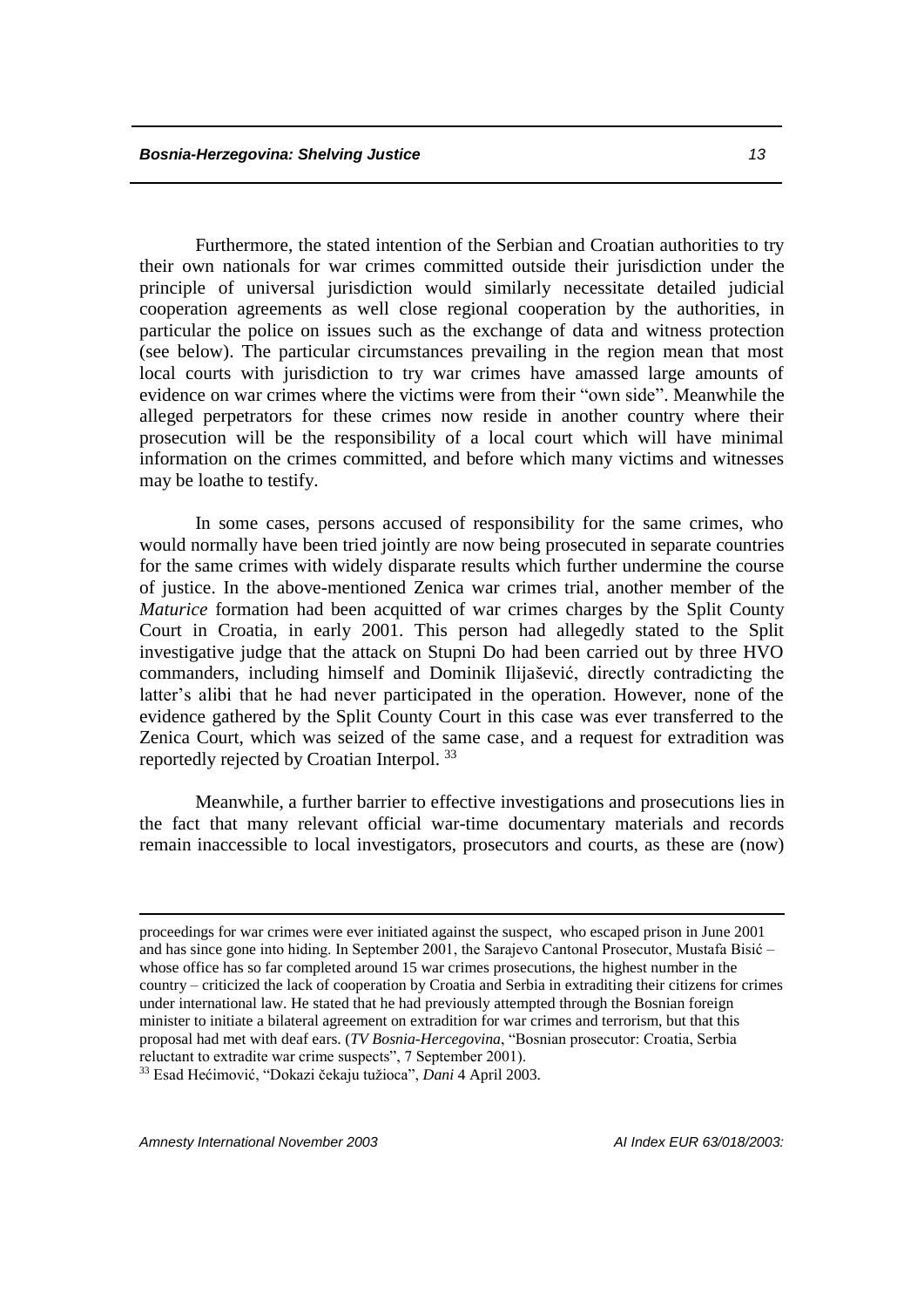stored in another country, and hence another jurisdiction.<sup>34</sup> One particularly intractable situation has developed with regards to some cases involving alleged Bosnian Croat perpetrators in the Federation, given that the entire HVO archives were transported to the Croatian State Archives in Zagreb and have remained there ever since. These archives contain invaluable information which has been used in several proceedings before the Tribunal. However, according to Amnesty International's knowledge, no attempt was ever made to return the archive to the Federation Ministry of Defence (as the HVO was formally integrated into the Federation Army).<sup>35</sup> As the examples above have shown, cooperation between prosecutors in Bosnia-Herzegovina, Serbia and Croatia is occurring in only a minority of cases and even then it is characterized by delays, and obstruction, fuelled by the mutual lack of trust and in the absence of formal judicial cooperation agreements, on which adequate and effective collaboration should be based.

# **3) Justice for women**

As has been abundantly and graphically reported, women were massively affected by violence during the armed conflict in Bosnia-Herzegovina, including by being subjected to horrific crimes of sexual violence. Few perpetrators have been brought to justice for these serious violations of mental and physical integrity – and virtually all concern cases prosecuted at the level of the Tribunal. <sup>36</sup> Despite the long-lasting and damaging effects these violations have had on the physical and mental health of the victims as well as on their wider social and economic circumstances, their suffering continues by and large in silence.<sup>37</sup> With the notable exceptions of the work of some women's non-governmental organizations, adequate medical and psycho-social support in general is unavailable.

<sup>&</sup>lt;sup>34</sup> The Croatia-Serbia agreement also appears to have conspicuously left out any mention of the transfer of documents that may have to be entered into evidence in any future prosecutions.

<sup>35</sup> See also: Bosnia*-Herzegovina, Honouring the ghosts – confronting impunity for "disappearances"*, AI Index EUR 63/004/2003, March 2003, pages 36-37. Amnesty International has been subsequently informed by Federation authorities that neither the Ministry of Defence nor the Guard Corps of the Federation Army (the legal successor of the HVO) have inherited any archives from the war-time period (letter by Federation Defence Minister Miroslav Nikolić to Amnesty International members in the USA, working on the case of "disappeared" Bosnian Serb Dragan Mitrović, dated 9 June 2003). <sup>36</sup> See Tribunal Judgments in Case Nos. IT-96/21 ("Čelebići Camp"), IT 97-25 ("Foča"), IT-95/17/1 ("Lašva Valley/Furundžija").

<sup>37</sup> See: Economic and Social Council: *Integration of the human rights of women and the gender perspective: violence against women*. E/CN.4/2003/75, 6 January 2003, paragraphs 15-25.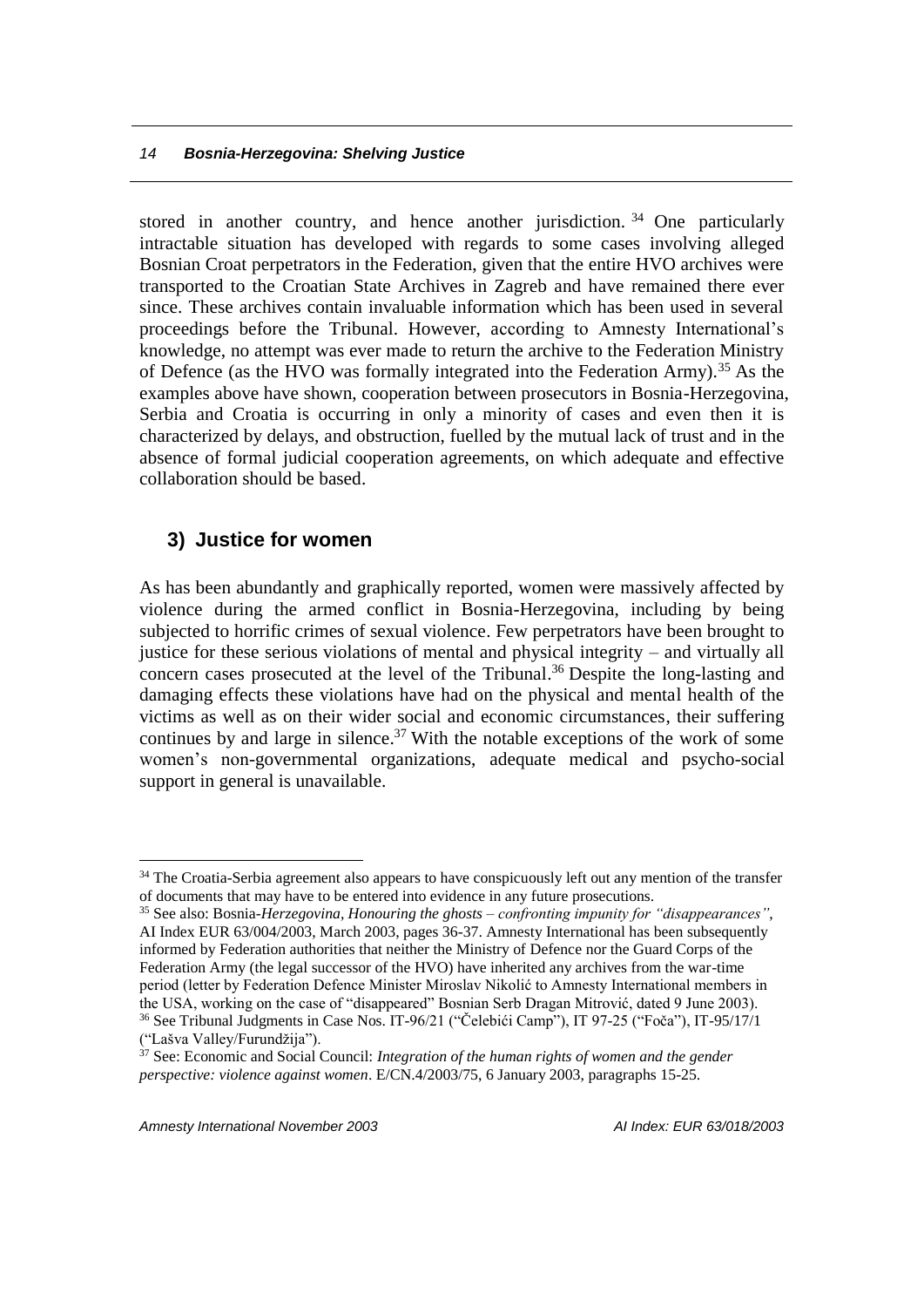Amnesty International urges that the needs of women, who were subjected to violence and violations during the armed conflict, should become an immediate priority in any further discourse on the future of war crimes prosecutions, whether these will take place at the level of the State Court, or in the entity courts. It has been acknowledged that, were it not for the courage and determination of women survivors testifying about crimes of sexual violence committed against them, few prosecutions for such before the Tribunal and the International Criminal Tribunal for Rwanda would have succeeded. However, the needs of these women, ranging from protection against risks to their physical security, to psychological, social and economic support both during trial proceedings and afterwards, have often not been adequately addressed.<sup>38</sup>

Officials engaged in the investigations and judicial process must receive adequate training and support, in order to ensure a gender sensitive approach in dispensing justice for such violations. Amnesty International believes that concerted efforts should be made – in particular at the level of the State Court War Crimes Chamber – to recruit women in the offices of the War Crimes Prosecutor and the investigative agencies which will work in narrow cooperation with the courts on all levels. Such steps would also be in keeping with repeated calls by the international community and the local women's movement to promote the inclusion of women, in particular in post-conflict societies, into decision-making bodies and the decisionmaking process.<sup>39</sup>

A similar approach should also be followed in order to provide adequate support for women survivors of crimes of sexual violence who will be testifying at proceedings, both in preparation for and follow-up to their testimonies. An example of recent efforts to gather recognition for the continued vulnerable position of these women is the initiative by the women's organization Medica Zenica to grant them the status of civilian victims of war. This status would give survivors of sexual violence the right to various social benefits, including social protection for themselves and their  $children$ <sup>40</sup>

<sup>38</sup> See for example: *Women, War and Peace*: *The Independent Experts' Assessment on the Impact of Armed Conflict on Women and Women's Role in Peace-Building*, United Nations Development Fund for Women, 2002, Chapter 7.

<sup>&</sup>lt;sup>39</sup> See for example the Beijing Platform for Action, Paragraph 142 (b) calling for governments and international intergovernmental institutions to "aim for gender balance when nominating or promoting candidates for judicial and other positions in all relevant international bodies …" (Report of the Fourth Conference on Women, Beijing 14-15 September 1995, A/CONF.177/20).

<sup>40</sup> See*: Saoptenje sa okruglog stola ratna silovanja 10 godina poslije*, Zenica 6 May 2003.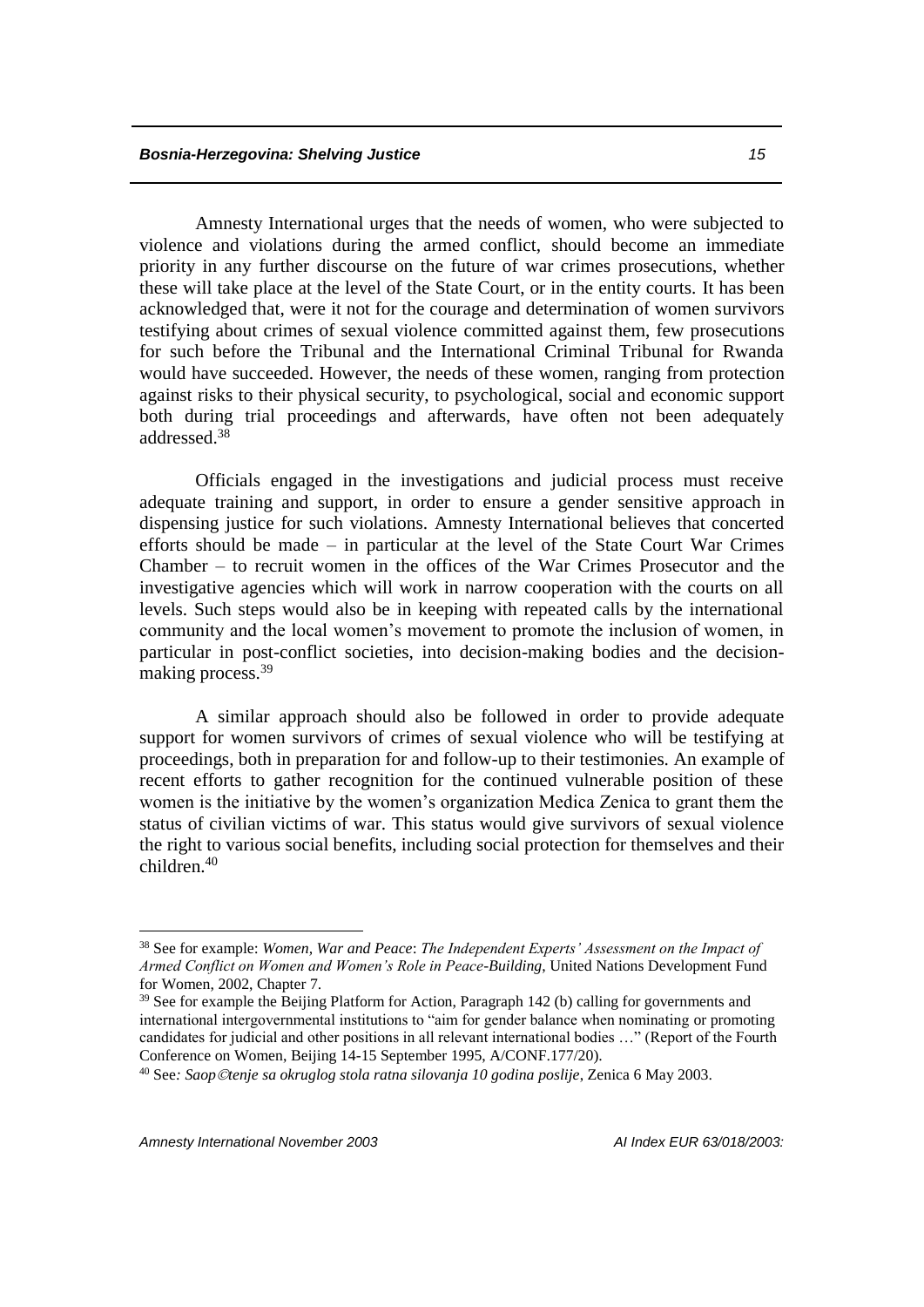Furthermore, it is imperative that the standard-setting jurisprudence which has been issued by the Tribunal in various cases of crimes of sexual violence should be applied by the Bosnian courts in order to achieve justice for women and consistency in the application of international law. In particular the definitions of rape and sexual enslavement, painstakingly and carefully developed in Tribunal case law, should be included in domestic criminal law on all levels, in order to ensure that women who were subjected to crimes of sexual violence during the war receive justice.<sup>41</sup> Currently, the State Criminal Code's definition of rape constituting a crime against humanity provides that the act consists of "[c]oercing another by force or by threat of immediate attack upon his life or limb, or the life or limb of a person close to him, to sexual intercourse or an equivalent sexual act (rape), sexual slavery, enforced prostitution, forced pregnancy, enforced sterilisation or any other form of sexual violence of comparable gravity."

However, such a definition could unnecessarily limit the scope of acts which should be considered as rape, in particular in the many cases where Bosnian women were subjected to repeated rapes and sexual violence while held in detention or in conditions amounting to detention, but where the element of coercion by force or by threat of attack was not or not permanently present. It also neglects pertinent case law developed by the Tribunal, precisely in recognition of the factual situation prevailing in certain areas in Bosnia-Herzegovina during the war. The Tribunal Appeals Chamber in the Foča case – a precedent-setting case in terms of describing acts of rape and sexual enslavement as crimes against humanity – held that, "[a] narrow focus on force or threat of force could permit perpetrators to evade liability for sexual activity to which the other party had not consented by taking advantage of coercive circumstances *without relying on physical force*" (emphasis added).<sup>42</sup> The Appeal Judgment further states that, in the Foča case, the detention of the women (often in *de facto* detention centres) in itself amounted to "circumstances that were so coercive as to negate any possibility of consent".<sup>43</sup>

<sup>&</sup>lt;sup>41</sup> Article 172 (g) of the 2003 State Criminal Code, parts of the provision are repeated under Article 173(e) ("War Crimes against Civilians). The 1998 Federation Criminal Code defines rape as compelling "another person to sexual intercourse by force or threat of force of immediate attack upon life and limb, or life or limb of someone close to that person" (Article 221), the 2000 RS Criminal Code uses virtually the same wording describing the crime of rape (Article 183).

<sup>42</sup> *Appeal Judgment in Prosecutor v. Dragoljub Kunarac, Radomir Kovač and Zoran Vuković*, IT-96-23 & IT-96-23/1A, 12 June 2002, Paragraphs 125-130. The Appeals Chamber dismissed the appellants' arguments, that the sexual intercourse should have been accompanied by force or threat of force and that the victims should have offered "continuous" or "genuine" resistance. One of them argued if such resistance had not been present throughout the sexual intercourse "… it may be concluded that the alleged victim consented to the sexual intercourse".  $43$  Ibid.

*Amnesty International November 2003 AI Index: EUR 63/018/2003*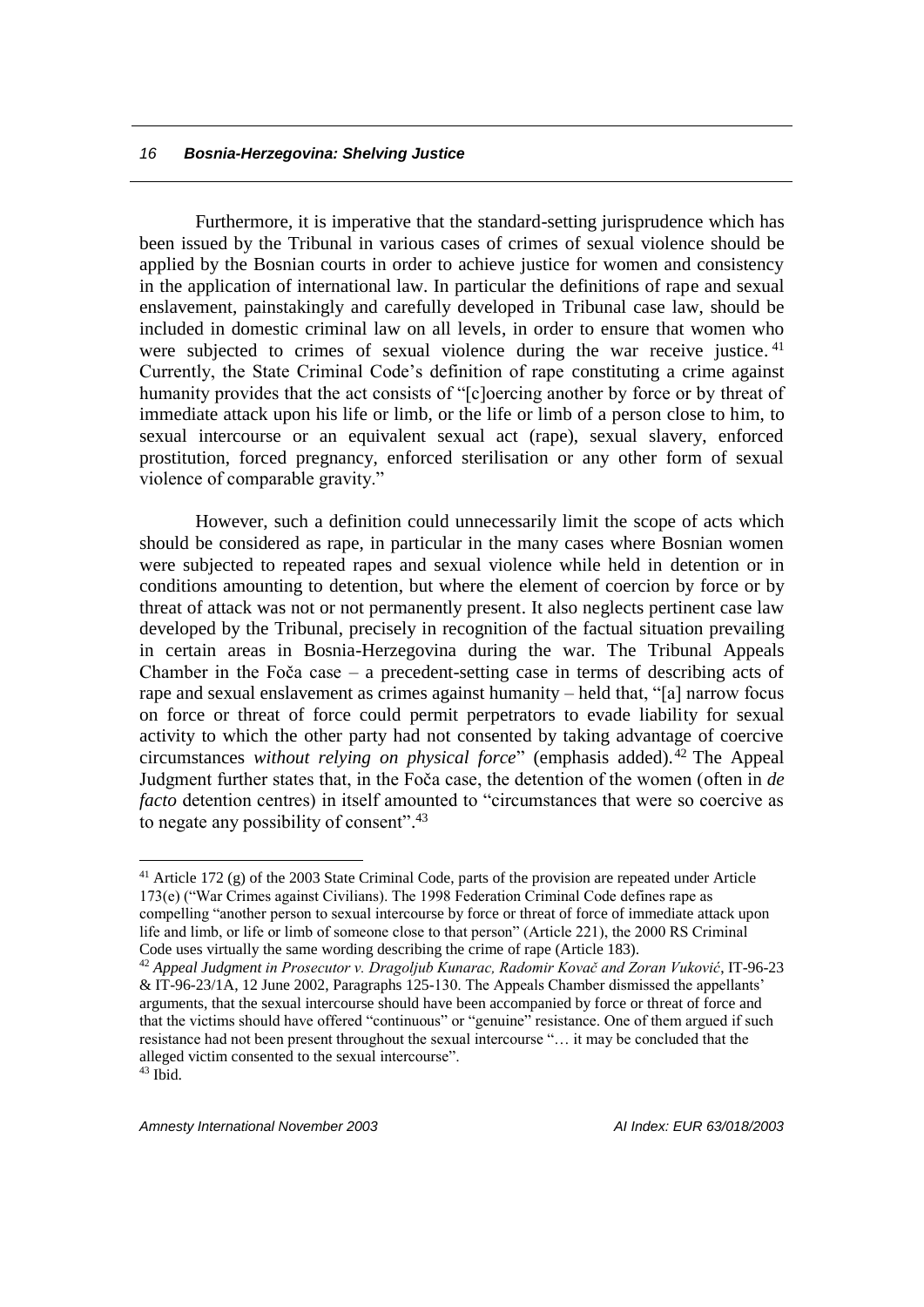Similarly, the definition of sexual enslavement, as developed by the Trial Chamber in the same *Kunarac et al* case, could be of direct relevance to many other cases of perpetrators who could be tried before the War Crimes Chamber and the entity Courts. <sup>44</sup> However, the current descriptions of enslavement in the State Criminal Code, as well as the Federation and RS Criminal Codes, do not encapsulate all elements of this crime (as the same criteria apply as the one mentioned above for the crime of rape) which again could result in perpetrators escaping justice.

### **4) Participation and reparation of victims in the judicial process**

The right to reparation of victims of grave human rights violations and abuses is one that has been expressly recognized in international law.<sup>45</sup> In pursuing a remedy for the violations they suffered, victims have the right to access to justice and to participation in trial proceedings.<sup>46</sup> In this regard the lack of such possibilities in trials at the Tribunal (or the International Criminal Court) has been criticized.<sup>47</sup>

The scope for victims' participation has been further restricted by the continuing legal reform process in Bosnia-Herzegovina. New amendments to the Federation Criminal Code, which were recently adopted, abolished the right of the victim to participate in criminal proceedings as the injured party. Under the old legislation, the injured party had the right, during the trial, to have access to all material presented as evidence, to propose further evidence and to question and challenge the statements of the accused and witnesses. <sup>48</sup> Similar provisions, which were in force in the RS criminal procedure, were also abolished. Amnesty International notes that such steps may be inconsistent with the UN Declaration of

<sup>44</sup> The *Kunarac* judgment of 22 February 2001 lists a number of factors which should be considered in dealing with these cases, namely: "… control over someone's movement, control of physical environment, psychological control, measures taken to prevent or deter escape, force, threat of force or

coercion, duration, assertion of exclusivity, subjection to cruel treatment and abuses, control of sexuality and forced labour … as well as the mere ability to buy, sell, trade or inherit a person or his or her labours or services ..." (Paragraph 543).

<sup>45</sup> See: *Draft Basic Principles and Guidelines on the Right to a Remedy and Reparation for Victims of Violations of International Human Rights and Humanitarian Law* (UN Doc: E/CN.4/2000/62, at Annex), and Article 75(1) of the Rome Statute.

<sup>46</sup> See Article 68 of the Rome Statute and the *UN Declaration of Basic Principles of Justice for Victims of Crime and Abuse of Power* (UN Doc A/40/53, 1985).

<sup>&</sup>lt;sup>47</sup> For example in *Integration of the human rights of women and the gender perspective*, as above, Paragraph 22. The Tribunal Prosecutor, Carla del Ponte, has also regretted that the Tribunal's Statute makes no provision for victim participation during the trial (Speech of Tribunal Chief Prosecutor to the UN Security Council, 21 November 2000).

<sup>48</sup> Article 55, Federation Code of Criminal Procedure.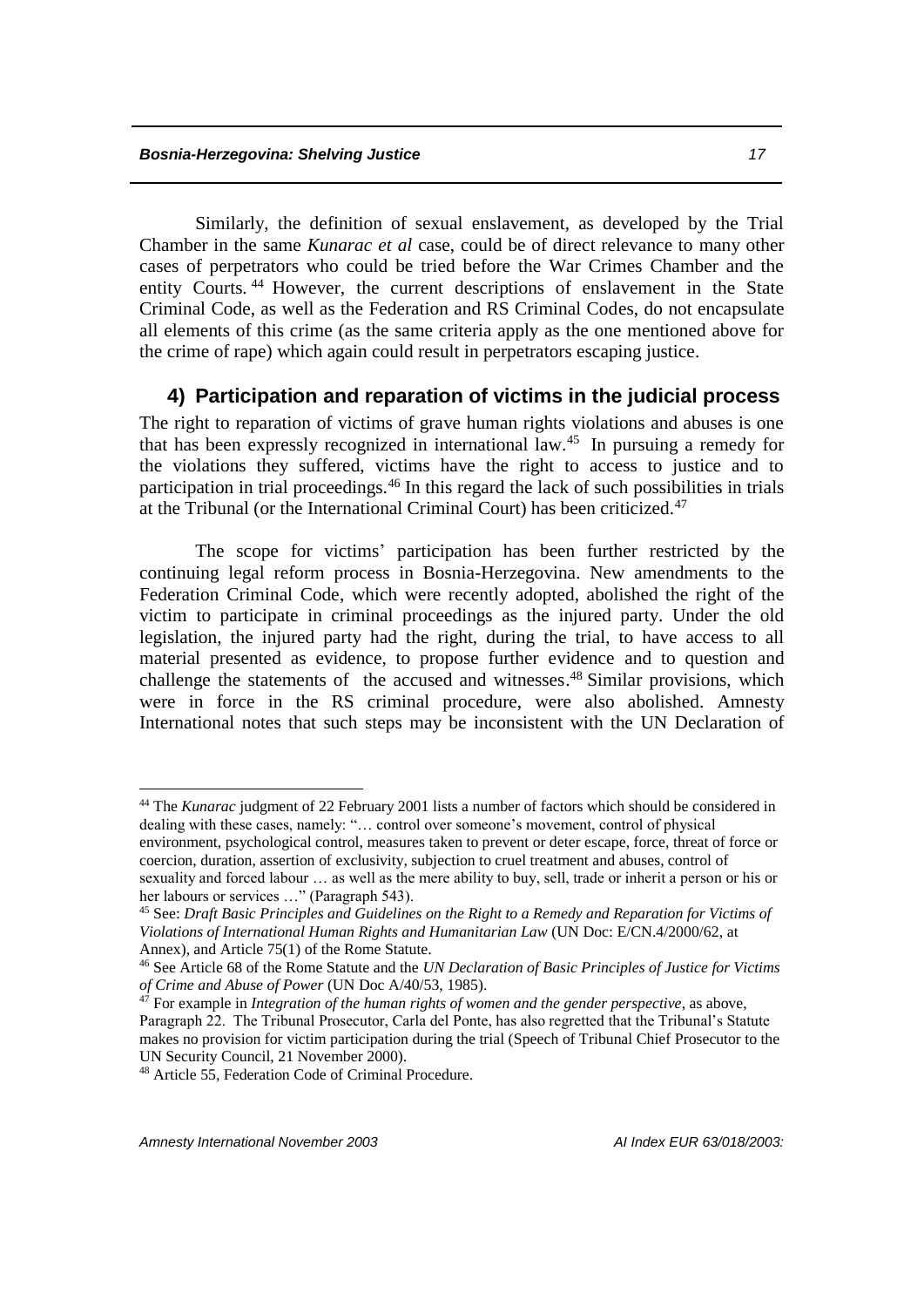Basic Principles of Justice for Victims of Crime and Abuse of Power<sup>49</sup> and current standards as reflected in Article 68 of the Rome Statute.

Amnesty International has previously pointed out the lack of any reparation mechanisms in its 2002 Memorandum to the High Representative (see above) and in its report on "disappearances" in Bosnia-Herzegovina of March 2003. In the latter report, the organization suggested that the possibilities should be explored to establish a trust fund for victims, the beneficiaries of which would include victims of perpetrators tried at all levels (the War Crimes Chamber as well as the Cantonal and District Court). However, no further steps have been taken so far to develop this proposal.

Amnesty International underlines the need to reinitiate substantial discussion on this issue in light of the proposed abolition of the Human Rights Chamber, the only national institution which has provided some kind of redress for victims of some wartime violations (notably some cases of "disappearances"). <sup>50</sup> Persons, whose rights have been violated should have equal and unimpeded access to justice, which the current court system – given existing shortcomings, and backlogs and delays resulting from the extensive reform process – is by and large still unable to provide. Removing this avenue of reparations at this moment is premature and not in the interests of many Bosnian citizens, or indeed the successful reform of the judiciary itself.

The current lack of attention given to this important element of present and future prosecutions for war crimes is at serious risk of selling victims short and strengthening the feelings of alienation and dissatisfaction with the judicial process – on both the international and local level -- which are already widespread among large parts of the population.

#### **5) Witness protection**

The issue of protecting the security of victims and witnesses as a result of testifying at war crimes proceedings has been the subject of protracted discussion in Bosnia-Herzegovina. Reports of harassment and intimidation of trial witnesses have emerged during virtually all war crimes trials that have taken place to date, often resulting in the collapse of prosecution cases or the significant reduction of evidence as witnesses changed or revoked statements given earlier. While the adoption of witness protection legislation (currently only in force on the state level, and to a limited extent in the

*Amnesty International November 2003 AI Index: EUR 63/018/2003*

<sup>49</sup> Adopted by General Assembly resolution 40/34 of 29 November 1985.

<sup>50</sup> See: *Bosnia-Herzegovina: Abolition of Human Rights Chamber leaves citizens unprotected*, News Service No. 139, 11 June 2003.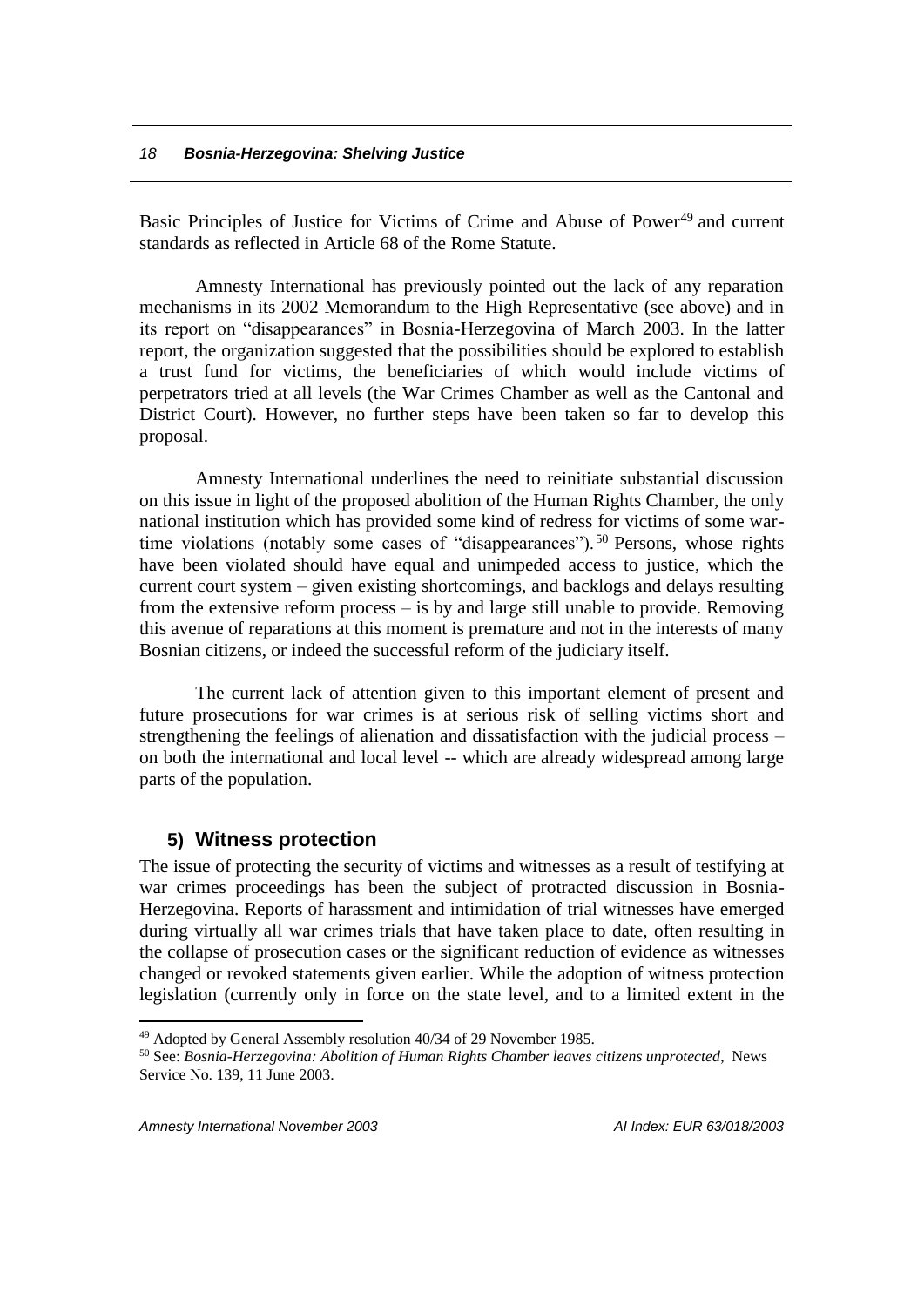Federation) goes some way towards resolving the problematic situation, much more needs to be done on the practical and legal level in order to ensure adequate protection of witnesses testifying in war crimes trials before all courts in the country.

Given that some witnesses may never be safe inside the country, there will be a need to build effective cooperation with other states of the former Yugoslavia as well as with other governments internationally. Amnesty International has in this regard urged that both a regional and wider international approach be adopted as a matter of urgency. As a first step a multi-lateral, regional protection scheme should be set up by the relevant Ministries of the Interior in Bosnia-Herzegovina, Croatia and Serbia and Montenegro, which would facilitate the safe and expedient travel of witnesses to and from proceedings, and resettlement of vulnerable witnesses. Such a scheme could partially build upon the Declaration on the Protection of Information and Witnesses in Criminal Proceedings, signed in mid-June by Interior Ministers of the Southeast Europe Cooperation Process (SEECP).<sup>51</sup> It may also require legislation to ensure that practical steps are effective. The national criminal justice systems in the region should draw upon the legal and practical experience of the two international criminal tribunals.

In addition, for witnesses who need resettlement in other countries, the international community must contribute to the development of an international program. The need for international protection for those testifying at national war crimes trials should be recognized by the United Nations High Commissioner for Refugees (UNHCR) as such in its Position on Categories of Persons from Bosnia and Herzegovina in Continued Need of International Protection.<sup>52</sup>

Finally, the point needs to be made that the protection of vulnerable witnesses must take account of other needs apart from their physical security. These politicallycharged trials have a profound social impact – both at the general level of the

<sup>51</sup> *Sarajevo Declaration of the Ministers of Interior or Public Order and State Representatives from South Eastern Europe concerning the fight against organized crimes, regarding in particular Data protection and processing, as well as Witness protection*. This Declaration was the product of the ministerial conference of interior ministers of the South East Europe region under the auspices of the Stablility Pact for South Eastern Europe, held on 18 and 19 June 2003 in Sarajevo. The conference dealt with issues of illegal migration, trafficking and other forms of organized crimes, and the role of regional policing in war crimes proceedings was apparently not on the agenda.

<sup>52</sup> In its latest publication, (*UNHCR's Concerns with the Designation of Bosnia and Herzegovina as a Safe Country of Origin* of July 1993), the agency refers to war crimes witnesses as one category of persons requiring special attention when determining their continued need for international protection and reports instances in which witnesses who had testified at the Tribunal were subjected to violent attacks upon their return to Bosnia-Herzegovina.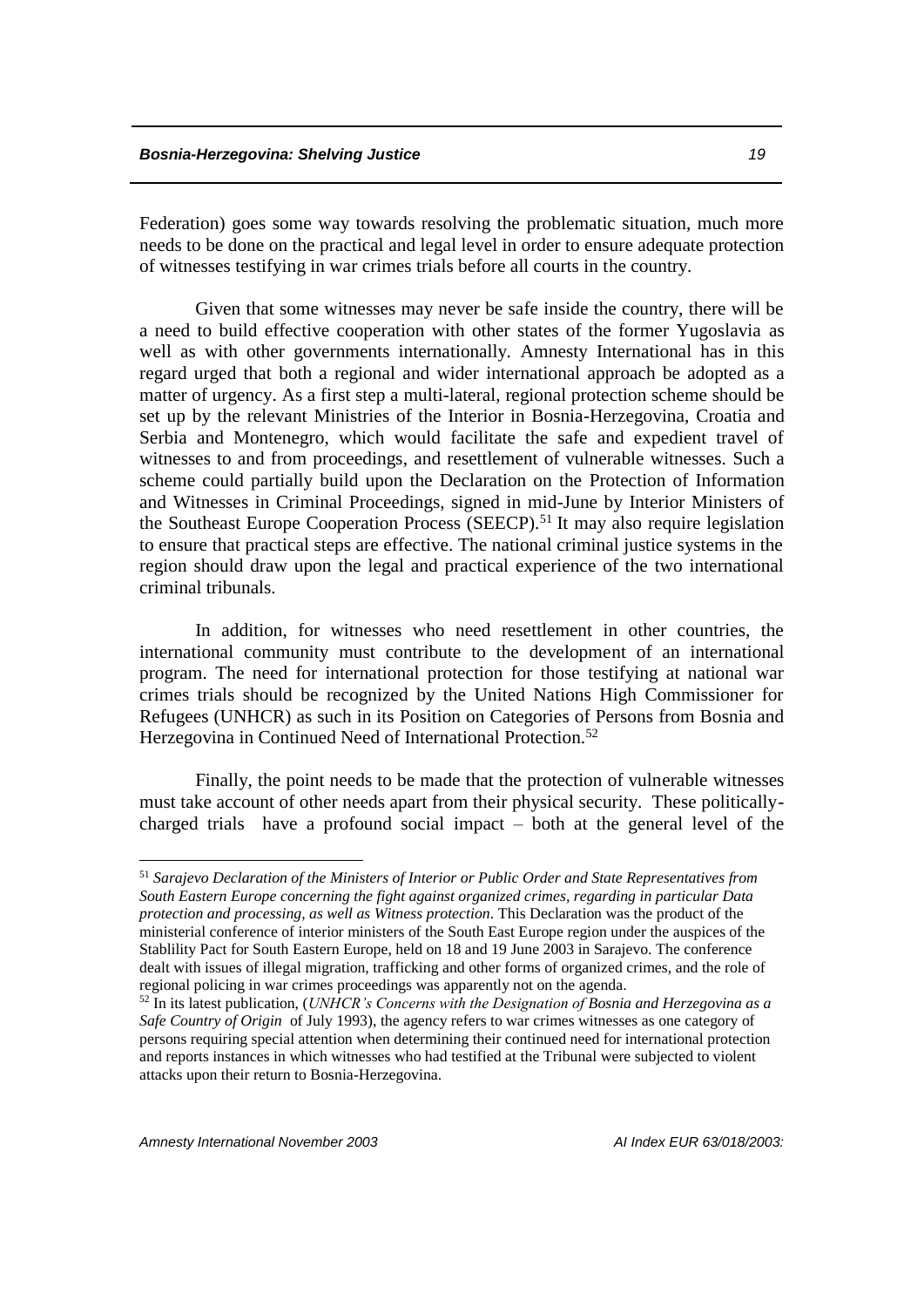community at large and at the level of those participating in the proceedings. They do not take place in an academic, judicial vacuum but are very much part of the dynamics of political and social developments, as many proceedings so far have taken place against a backdrop of mass publicity. Practical, psycho-social and medical support should be offered to all vulnerable witnesses, in particular with regards to the high risk of re-traumatisation as a result of giving testimony and being subjected to cross-examination. The need for such support is expressly recognized in international law. Article 68(1) of the Rome Statute requires the Court and the Prosecutor to take such measures. <sup>53</sup>

The dire economic and social living conditions of many witnesses (in particular former detention camp inmates, rape victims, displaced persons, single parents and the elderly – categories which obviously to a large extent overlap) need specific attention as well. Therefore, it is recommended that witness protection schemes work in close cooperation with the local health and social service system, as well as with organizations with experience in working with vulnerable and traumatized individuals.

### **6) Police investigations**

Thorough and impartial criminal investigations are a vital condition for effective and fair prosecutions, particularly in these complex and sensitive cases. In view of this requirement, Amnesty International has lobbied the European Union to ensure that the European Union Police Mission, which took over the monitoring of the local police force from UNMIBH in January 2003, plays an active role in scrutinizing and supervising police investigations for human rights violations, in particular those stemming from the war-time period.<sup>54</sup> Amnesty International has since learnt that in May 2003 a small unit was established inside the EUPM Headquarters for the purpose of monitoring local war crimes investigations. In a reply by Mr Solana, received by the organization in March 2003, following the publication of another report on the

 $53$  Article 68 (1) provides that : "The Court shall take appropriate measures to protect the safety, physical and psychological well-being, dignity and privacy of victims and witnesses. In so doing, the Court shall have regard to all relevant factors, including age, gender as defined in article 7, paragraph 3, and health, and the nature of the crime, in particular, but not limited to, where the crime involves sexual or gender violence or violence against children. The Prosecutor shall take such measures particularly during the investigation and prosecution of such crimes. These measures shall not be prejudicial to or inconsistent with the rights of the accused and a fair and impartial trial." See also Articles 36(8)(b), 42(9) and 43(6) of the Rome Statute.

<sup>54</sup> See: *Bosnia-Herzegovina: AI's recommendations on the European Union Police Mission, Memorandum to Javier Solana, Secretary General of the Council of the European Union*, AI Index: EUR 63/018/2002, 22 October 2002.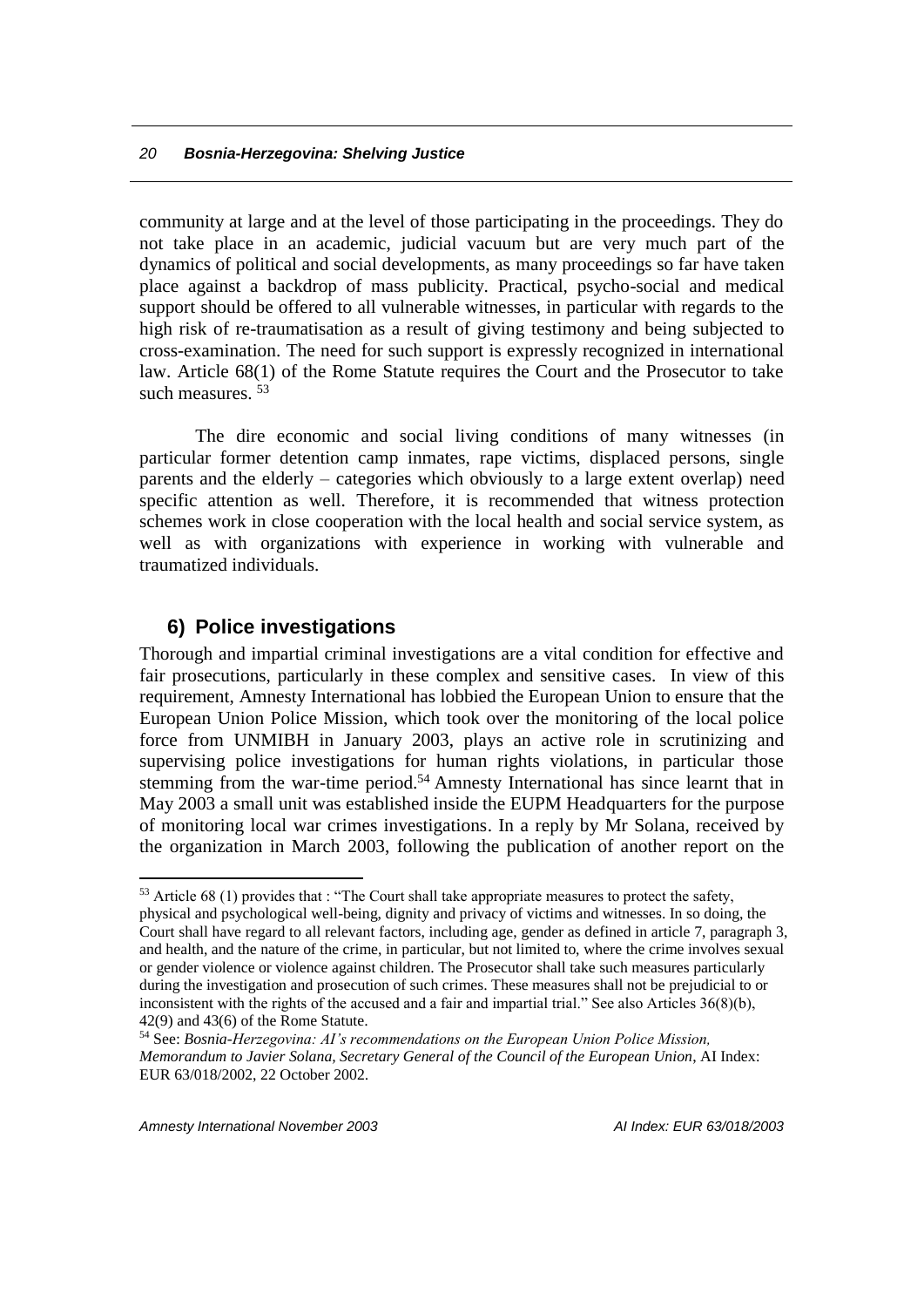issue of unresolved "disappearances", he stated that, though the EUPM's priorities would remain focused on organized crime and returnee security, several other training programs were being developed to improve local crime investigation, police-judicial cooperation and training in witness protection. 55

While welcoming these measures, Amnesty International remains concerned that the approach of the EUPM so far suggests that it is soft on the worst possible crimes and that it does not appear to recognize the close links between and interdependence of these various criminal offences. The overwhelming impunity for perpetrators of genocide, crimes against humanity and war crimes has both a direct and indirect impact on the security of returnees and the extent and nature of organized crime. Establishing a functioning rule of law will ultimately depend upon tackling the legacy of the past, not as a side issue, but as a major and continuously contributing factor to other types of crimes.

Despite such measures, enormous problems remain with police investigations of genocide, crimes against humanity and war crimes, specifically where those crimes were allegedly carried out by "their own side", or where former or current colleagues were amongst those involved in the perpetration or subsequent cover-up of the crime. The large-scale involvement of the Bosnian war-time police apparatus in violations of international law poses a two-fold problem. Firstly, most police officers who served during the war and were allegedly responsible for violations remain to be brought to justice – the so-called "low-level" suspected perpetrators whose cases will not be tried by the Tribunal.<sup>56</sup> Where these officers remain inside the force (or maintain close ties with it) public confidence in the police will continue to be low, especially amongst the minority returnee community. Secondly, the presence and influence of present or former police officers may seriously undermine and compromise police investigations into war crimes carried out in the police area of responsibility where they are or were serving. Although the UNMIBH de-certification process went some

<sup>&</sup>lt;sup>55</sup>Letter by Javier Solana to the Director of the Amnesty International European Union Office, 25 March 2003.

<sup>56</sup> By late 2002 UNMIBH had de-certified 60 police officers in connection with allegations of involvement in violations of international humanitarian law during the war, based on information obtained from investigators at the Office of the Prosecutor at the Tribunal. However, while domestic investigations were pending in many of these cases, only a very small number of these officers were standing trial for the violations they had allegedly committed, despite the obligation on the relevant Ministry of Interior to start criminal investigations into allegations UNMIBH had put forward against the removed police officers. For more information on the rationale and scope of the de-certification process, see: "Non-prosecutorial Sanctions for Grave Violations of International Humanitarian Law: Wartime Conduct of Bosnian Police Officials", by Gregory L. Naarden, *The American Journal of International Law*, Vol. 97:342, April 2003.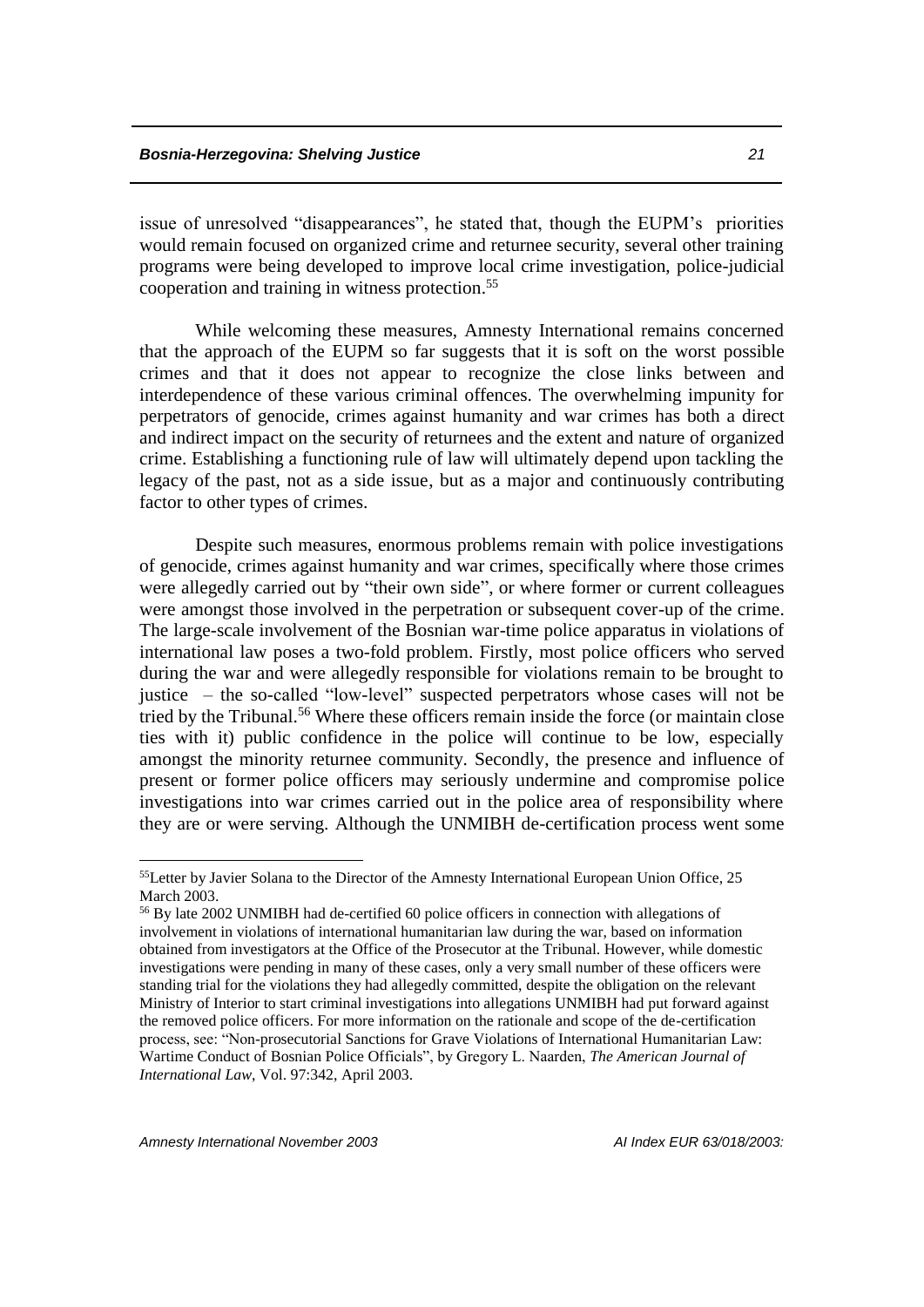way towards removing police officers, suspected of both complicity in and direct responsibility for war crimes, no follow-up process was reportedly initially envisaged by the EUPM, which chose to rely on internal investigation and disciplinary procedures adopted by the police authorities during the UNMIBH mandate.  $57$ Therefore, Amnesty International strongly recommends an independent screening mechanism, which can remove from active service police officers against whom sufficient information on their involvement in war-time violations has been submitted. It should be recognized that, given the continuing nature of investigations, both at the level of the Tribunal and at the local level, new incriminating information on individual officers should be expected to surface in future and adequate measure must remain in place to ensure that such information is acted upon appropriately and immediately.

For example, two RS police officers serving in Višegrad, who had been certified by UNMIBH/IPTF in late 2002, had been under investigation for war crimes by the Goražde Cantonal Court (in the Federation). In June 2002 the Tribunal Prosecutor, upon reviewing the case under the Rules of the Road procedure had concluded that there was sufficient evidence for the suspects to be prosecuted by the domestic court. However, in early April 2003 the RS police reportedly refused to serve an arrest warrant on the two police officers, issued by the Goražde Court; the suspects have subsequently gone into hiding.

Sustained international pressure is furthermore needed in many cases in order to kick start investigations, even in notorious cases of massive violations, where the authorities have been explicitly instructed to do so. This is aptly demonstrated by the totally inadequate response of the RS authorities to the order by the Human Rights Chamber of 7 March 2003, concerning the case of 49 surviving relatives of victims of "disappearances" in Srebrenica. The Human Rights Chamber had, among other things, instructed the RS government to conduct a comprehensive investigation into the human rights violations which had been committed in the former protected area of Srebrenica.<sup>58</sup> The RS was ordered to report the findings of its investigation to a

<sup>&</sup>lt;sup>57</sup> The de-certification process as operated by UNMIBH did, however, in some cases violate due process rights as the officers concerned did not have the right to be heard in the proceedings, and had limited possibilities to appeal the decision.

<sup>58</sup> Specifically the Chamber decision states that the RS should conduct a "full, meaningful, thorough, and detailed investigation into the events giving rise to the established human rights violations, with a view to making known to the applicants, all other family members, and the public, the Republika Srpska's role in the facts surrounding the massacre at Srebrenica in July 1995, its subsequent efforts to cover up those facts and the fate and where about of persons missing from Srebrenica since July 1995. Such investigations should also be conducted with a view to bringing the perpetrators of any crimes committed in connection with the missing persons from Srebrenica to justice before the competent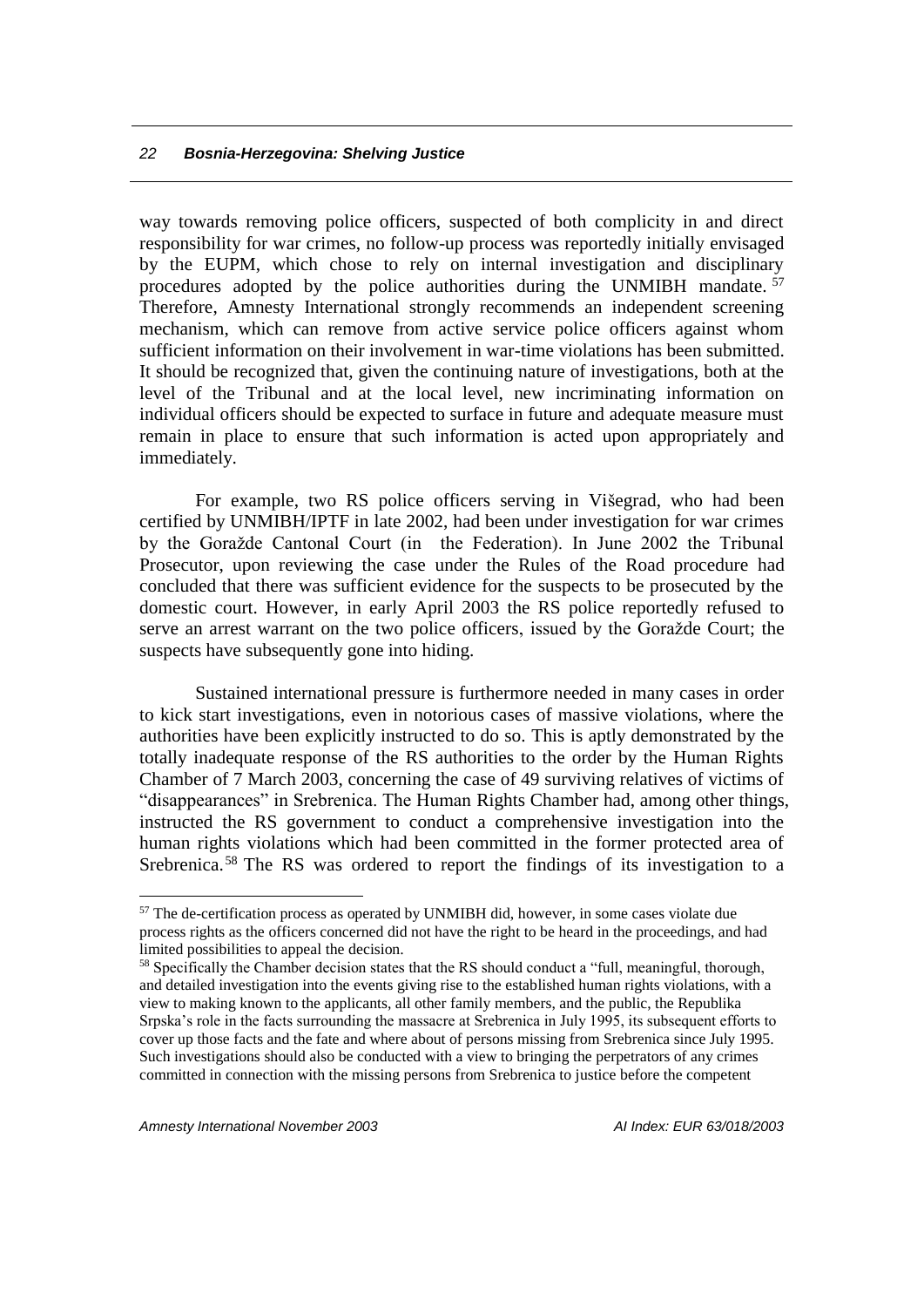number of international organizations, including the Chamber itself, the ICTY and OHR by 7 September.

In early June, the RS sent the Chamber an interim report (as it had been ordered), which reportedly said that there were no "indictments brought by any of the domestic courts against any one person in connection with the Srebrenica Cases". The report apparently also claimed that relevant documentation on the RS Army unit involved in the attack on Srebrenica had been confiscated by the Tribunal and that SFOR had banned the RS authorities from carrying out any investigations.<sup>59</sup> It is clear that no thorough investigation, in the spirit as was explicitly envisaged by the Chamber, was being pursued by the authorities and that consequently no local prosecutions may be brought to address these severe and massive violations.

Amnesty International is aware that the RS government sent a second, much more detailed, reply to the Chamber on 8 September 2003, which reportedly proposes *inter alia* the establishment of an independent commission of enquiry into the events in and around Srebrenica of 10 to 19 July 1995. For such a commission to function in a genuinely independent and effective manner, it would need to be adequately funded, have access to all relevant documentation, be empowered to summon and hear witnesses, and operate in a transparent manner. It would also need the resources to make effective use of the large amount of information, documentation, witness testimony and forensic evidence, which has already been recovered and publicly displayed during several trials before the Tribunal. This would be one of the clearest cases in which it is imperative to ensure that the efforts by the Tribunal, during years of painstaking and resource-intensive investigations and prosecutions, will contribute to justice on the ground.

#### **7) Apprehension of suspects**

Major problems persist with the failure of the local authorities to arrest suspects indicted by the Tribunal, in particular those remaining in the RS (and neighbouring Serbia and Montenegro) and the Tribunal Chief Prosecutor has over the years

<u>.</u>

domestic criminal courts or to extraditing persons wanted by the ICTY for prosecution for war crimes, genocide or crimes against humanity in connection with the Srebrenica events " (*Decision on admissibility and merits*, delivered on 7 March 2003 in the "Srebrenica Cases", Paragraph 212). <sup>59</sup> Interim report by the RS liaison agent to the Chamber quoted in *Dani* of 21 July 2003 ("Nemoćni pred vlastima RS-a, brišu tužbe Srebreničana"). The Tribunal has reportedly denied all allegations that it was withholding information from the RS authorities. Members of Amnesty International, who have been writing to the RS government asking to be informed about the status of the implementation of the Human Rights Chamber decision, were referred to the RS government liaison officer with the Tribunal.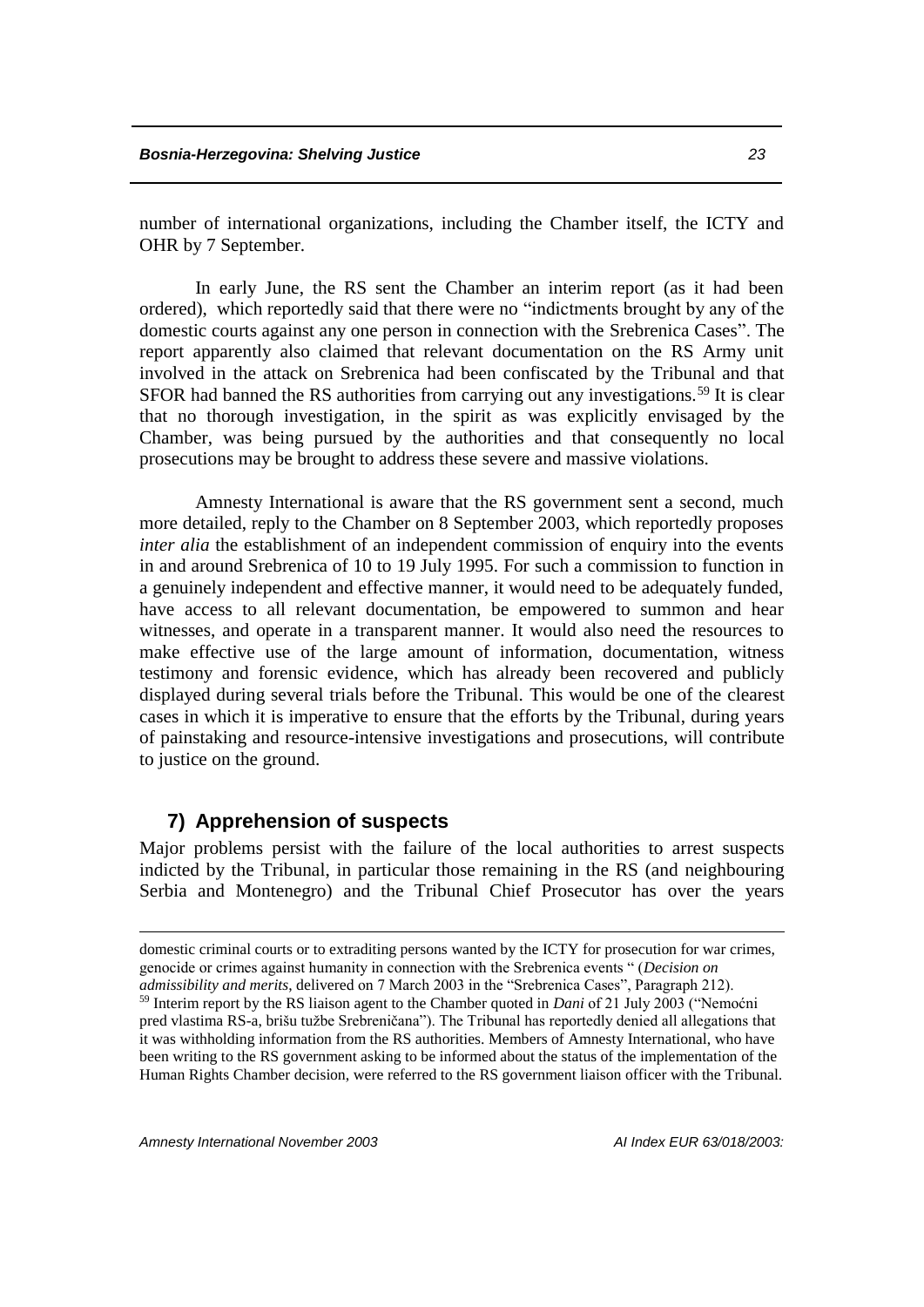repeatedly expressed serious concern that outstanding arrest warrants remained to be executed by the local authorities. $60$  The issue of apprehension by the local authorities is, again, one of inter-entity and regional cooperation (see under heading 2), and one that will continue to need much more sustained attention from the international community.

It is ironic that, while investigation dossiers abound in court offices in both entities, these mostly concern violations committed against their own ethnicity during the war. <sup>61</sup> The preliminary RS government report to the Chamber in the Srebrenica case points to the extent to which local courts have ignored the massive evidence on war crimes committed in their immediate jurisdiction whenever the victims did not belong to the now-majority ethnic group. The problem of non-apprehension will become more acute once the War Crimes Chamber at the State Court starts issuing indictments and arrest warrants in Rules of the Road Cases, as the court will have to rely on local police forces to enforce its warrants. Given the protracted inertia of the local police force, the remaining SFOR troops in Bosnia-Herzegovina should also execute arrest warrants issued by the court. Non-execution of arrest warrants issued by the entity courts should be seriously scrutinized by the EUPM and if necessary followed up through its own disciplinary procedures.

# **8) Rights of defendants**

In its May 2002 Memorandum to the High Representative, Amnesty International made some recommendations relating to the Public Defenders Support Unit which would be set up alongside the division in the State Court dealing with war crimes to provide the accused with defence counsel. Amnesty International welcomes the fact that internationally-recognized rights of defendants have been guaranteed in the new State Criminal Procedure Code.

<sup>&</sup>lt;sup>60</sup> The RS police has yet to arrest the first indicted suspect in that entity, as all Bosnian Serb suspects so far have been surrendered from Serbia. See also ICTY Press release CC/P.I.S./727e of 14 February 2003, and *AFP* "UN Prosecutor urges Bosnian Serbs to track down war crimes suspects" of 18 July 2003, and *Reuters*: "Bosnian Serbs pledge cooperation, U.N. wants arrests", 18 July 2003.

 $<sup>61</sup>$  Notable exceptions are the trials which have been held before the Sarajevo Cantonal Court against</sup> members of the Bosnian Government Army in connection with the abductions and murders of Serb civilians during the war (the so-called *Kazani* case), as well as the above-mentioned trial of 11 Bosnian Serb police officers now taking place before the Banja Luka District Court for the illegal detention of the Matanović family.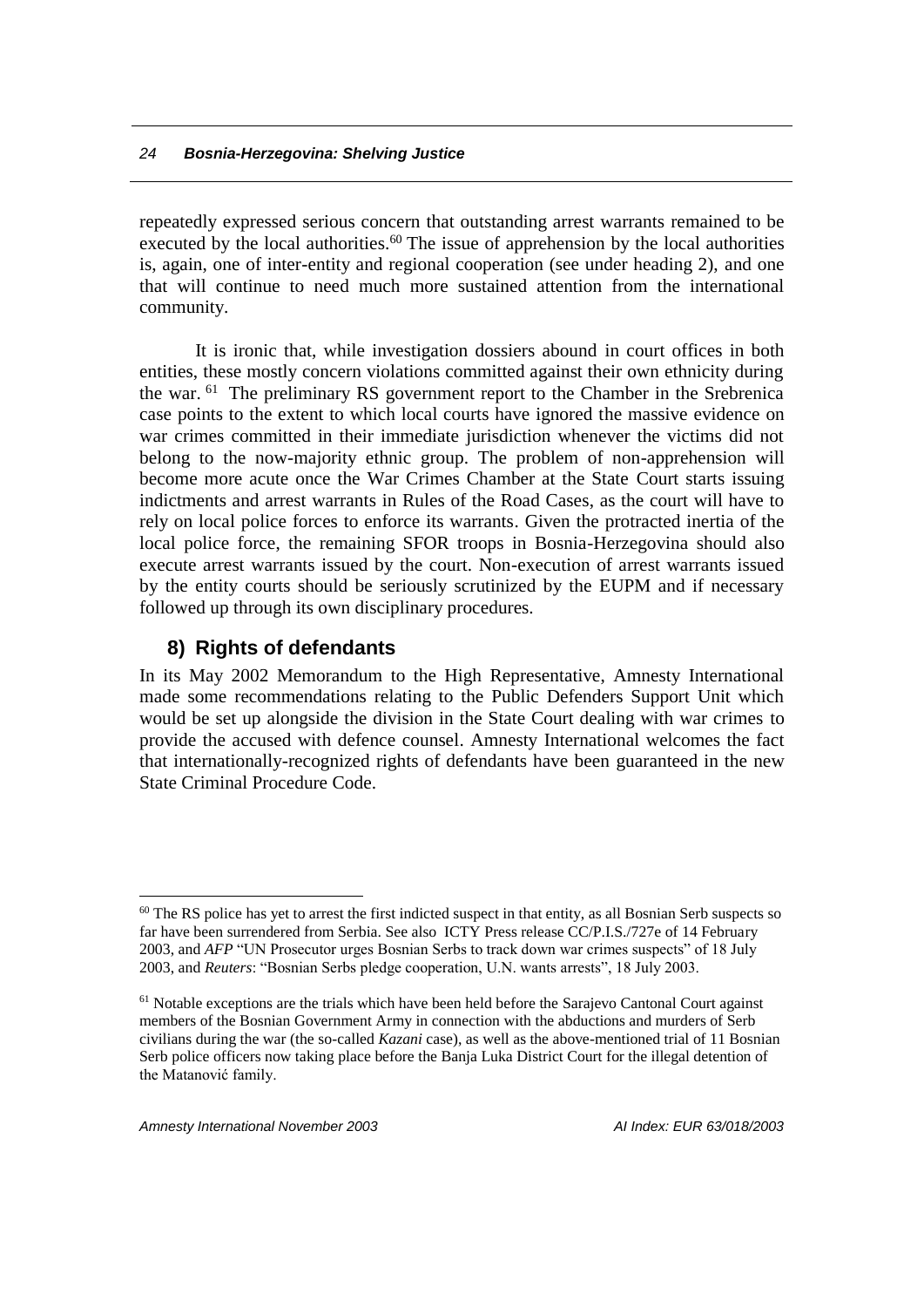The organization notes, however that new Codes of Criminal Procedure, which recently entered into force on all levels,  $62$  entail many far-reaching changes, introducing more common law elements and international jurisprudence into the Bosnian judicial system. Given these substantially new features to the criminal process, the organization would recommend that the future defence unit at the State Court – which is currently not envisaged to have any international participation – will include international defence lawyers with experience in dealing with criminal proceedings for violations of international law. Their knowledge and expertise should equally be made available to defence lawyers representing persons before the entity courts through a sustained program of training and mentorship, involving entity and local bar associations.

# **Amnesty International's recommendations to the international community and government authorities in Bosnia-Herzegovina, Serbia and Montenegro and Croatia**

The following recommendations are designed to ensure the development and implementation of an effective and comprehensive action plan to end impunity in Bosnia-Herzegovina at the international, regional, national and entity levels so that, wherever it is possible, all those responsible for genocide, crimes against humanity and war crimes in Bosnia-Herzegovina are brought to justice. None of these steps, including the establishment of a special Chamber in the State Court, is sufficient on its own.

- 1. The Tribunal should not stop investigations or prosecutions until an effective action plan for ending impunity in Bosnia-Herzegovina, Croatia, Serbia and Montenegro has been adopted and put into effect. No such plan has been developed or adopted yet.
- 2. States participating in the PIC, and the OHR, should as a matter of urgency reexamine and support prosecutions for genocide, crimes against humanity and war crimes ongoing before the entity and Brčko District courts in Bosnia-Herzegovina. This important task should be incorporated as a crucial element in tandem with the establishment of a functioning War Crimes Chamber of the State Court and as a vital component in the battle against impunity for

<sup>&</sup>lt;sup>62</sup> The State Code of Criminal Procedure and the new Federation Criminal and Criminal Procedure Codes entered into force respectively in March and August 2003. New criminal legislation was also introduced in the RS on 1 July 2003.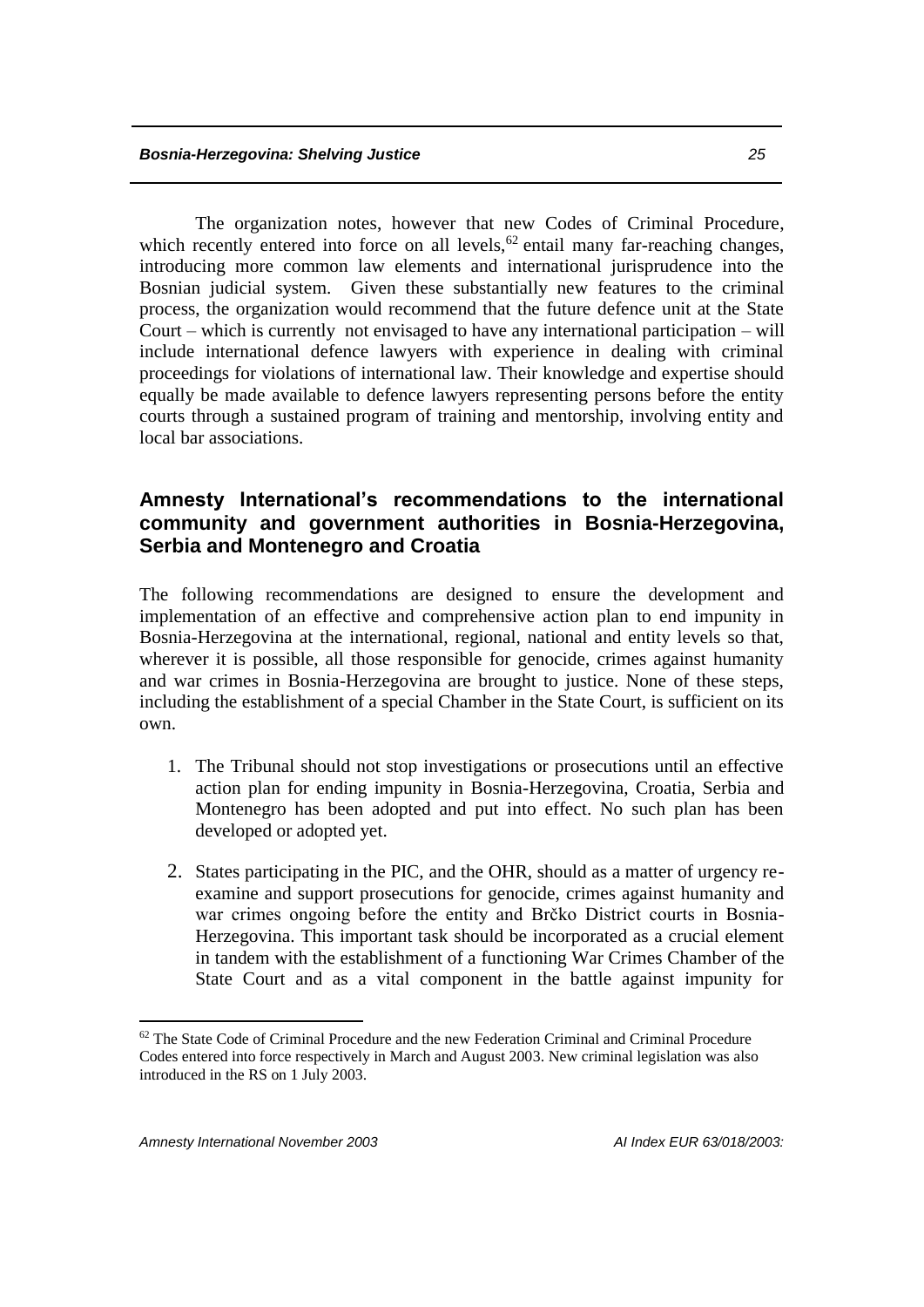genocide, crimes against humanity and war crimes. In order for this process to be effective, the sustained involvement of the local judiciary must be ensured from the beginning and not as an afterthought.

- 3. All States, in particular states participating in the PIC, must provide sufficient funding, resources and staff (including international staff pending recruitment and effective legal and human rights training for local staff) to the State Court and the entity courts to permit them to investigate and prosecute all crimes under international law which will not be dealt with by the Tribunal or which it will defer to the Bosnian criminal justice system.
- 4. Clear legal criteria and guidelines must be formulated defining the relationship between the War Crimes Chamber of the State Court and the entity courts in order to ensure legal certainty and a consistent allocation of cases to the relevant jurisdictions.
- 5 The Justice and Interior Ministries of the states of the former Yugoslavia must develop a comprehensive program of regional cooperation, including legal cooperation, procedures for the effective and smooth transferral of military records and other intelligence materials, cross-regional programs for witness protection and cross-regional cooperation agreements on the arrest and transfer of suspects. This program could partially be developed by amending the Sarajevo Declaration of the SEECP with a view to adding the fight against the continued impunity for genocide, crimes against humanity and war crimes.
- 6 A concurrent international and local witness protection program needs to be developed in consultation with civil society, particularly victims' groups, based on legal and practical expertise at the two international tribunals, to benefit those witnesses whose security cannot be guaranteed inside Bosnia-Herzegovina, Croatia or Serbia and Montenegro.
- 7 The economic, social and psychological needs of those testifying in war crimes proceedings need to be recognized and fully addressed in all protection programs, incorporating the domestic health and social service system as well as local organizations and individuals who have built up experience in supporting vulnerable witnesses and victims.
- 8 Criminal legislation on the state and entity level should be amended to take into account the jurisprudence of the Tribunal, especially with regards to the definitions developed by the Tribunal Appeals Chamber for the crimes of rape